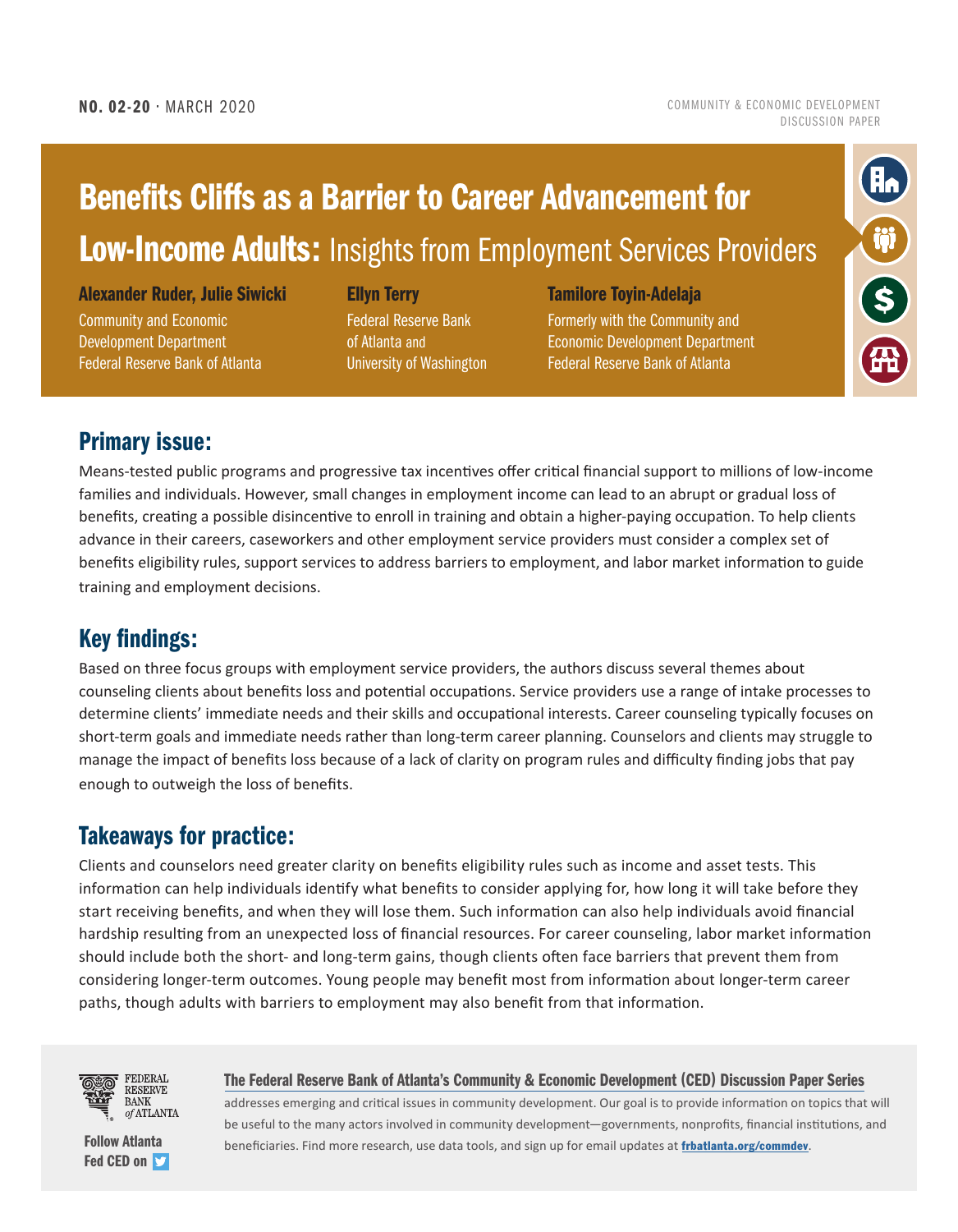No. 02-20 • March 2020

# Benefits Cliffs as a Barrier to Career Advancement for Low-Income Adults:

## Insights from Employment Services Providers

#### Abstract:

How do employment service providers explain benefits cliffs to clients who want to advance in their careers? To answer this question, the authors conducted three focus groups with a range of employment service providers. Focus group participants report that counselors and clients struggle to manage benefits loss because of a lack of clarity on program rules and difficulty finding appropriate jobs that pay enough to outweigh the loss of benefits. When advising clients about career advancement, counselors use a range of intake processes to determine clients' immediate needs and assess their skills and occupational interests. Career counseling activities typically focus on short-term goals and immediate needs rather than longer-term career planning, though participants acknowledge the value of labor market information that shows the long-term gains of advancing up career pathways. The authors conclude with several recommendations to help counselors manage complex benefits eligibility rules, the short-term needs of clients who face barriers to employment, and labor market information to guide training and employment decisions.

JEL classification: J240, J620

Key words: career change, occupational mobility, social mobility, promotion, human capital, underemployment, unskilled, vocational education

#### About the Authors:

Alexander Ruder is a principal adviser in community and economic development at the Federal Reserve Bank of Atlanta.

Julie Siwicki is an adviser in community and economic development at the Federal Reserve Bank of Atlanta.

**Ellyn Terry** is an economic policy analysis specialist at the Federal Reserve Bank of Atlanta and a PhD student at the University of Washington.

**Tamilore Toyin-Adelaja** is a former intern in community and economic development at the Federal Reserve Bank of Atlanta.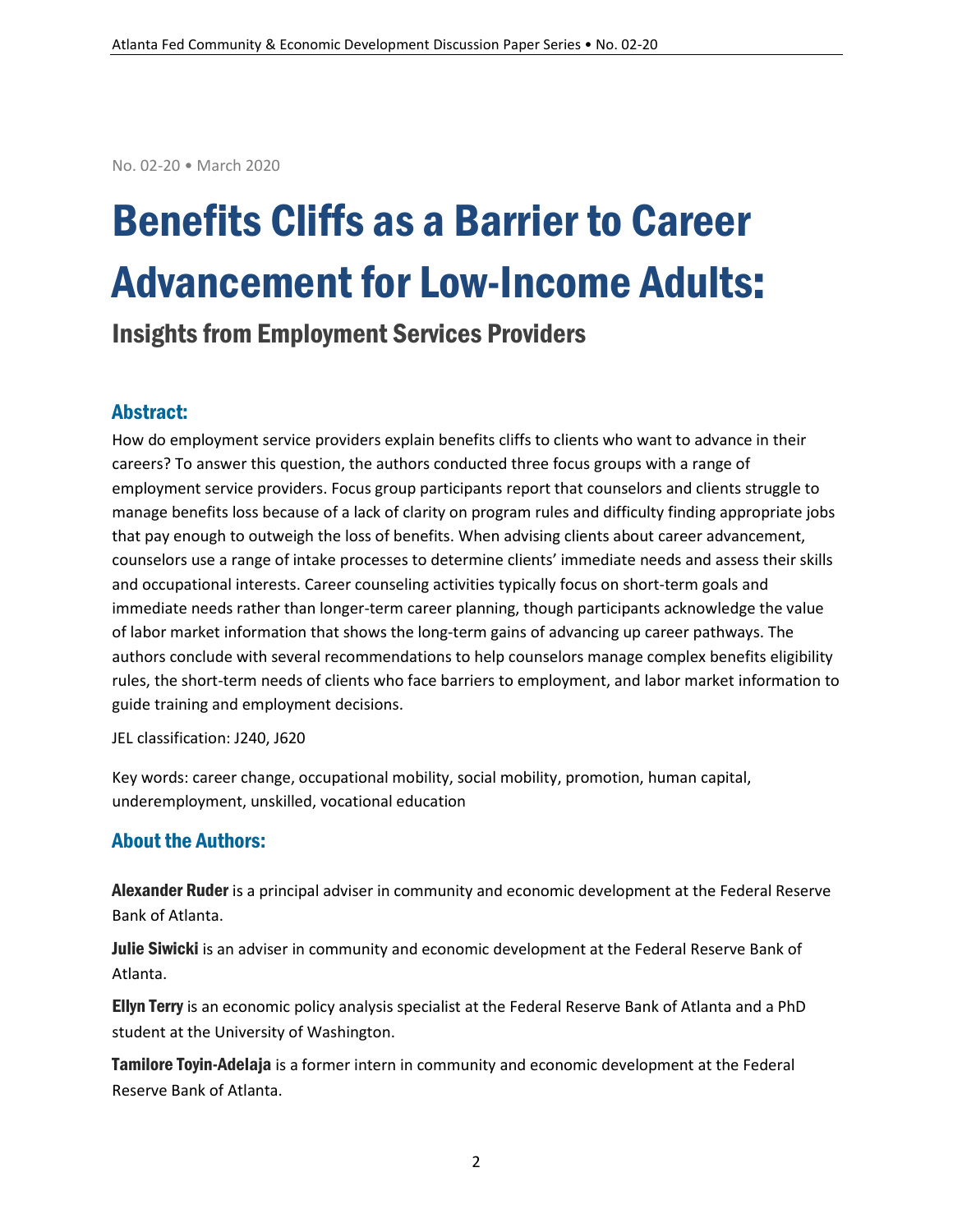Acknowledgments: The authors thank David Altig and Nina Chien for their helpful comments. The views expressed here are the authors' and not necessarily those of the Federal Reserve Bank of Atlanta or the Federal Reserve System. Any remaining errors are the authors' responsibility.

*Comments to the corresponding authors are welcome at alexander.ruder@atl.frb.org and ellyn.terry@atl.frb.org.*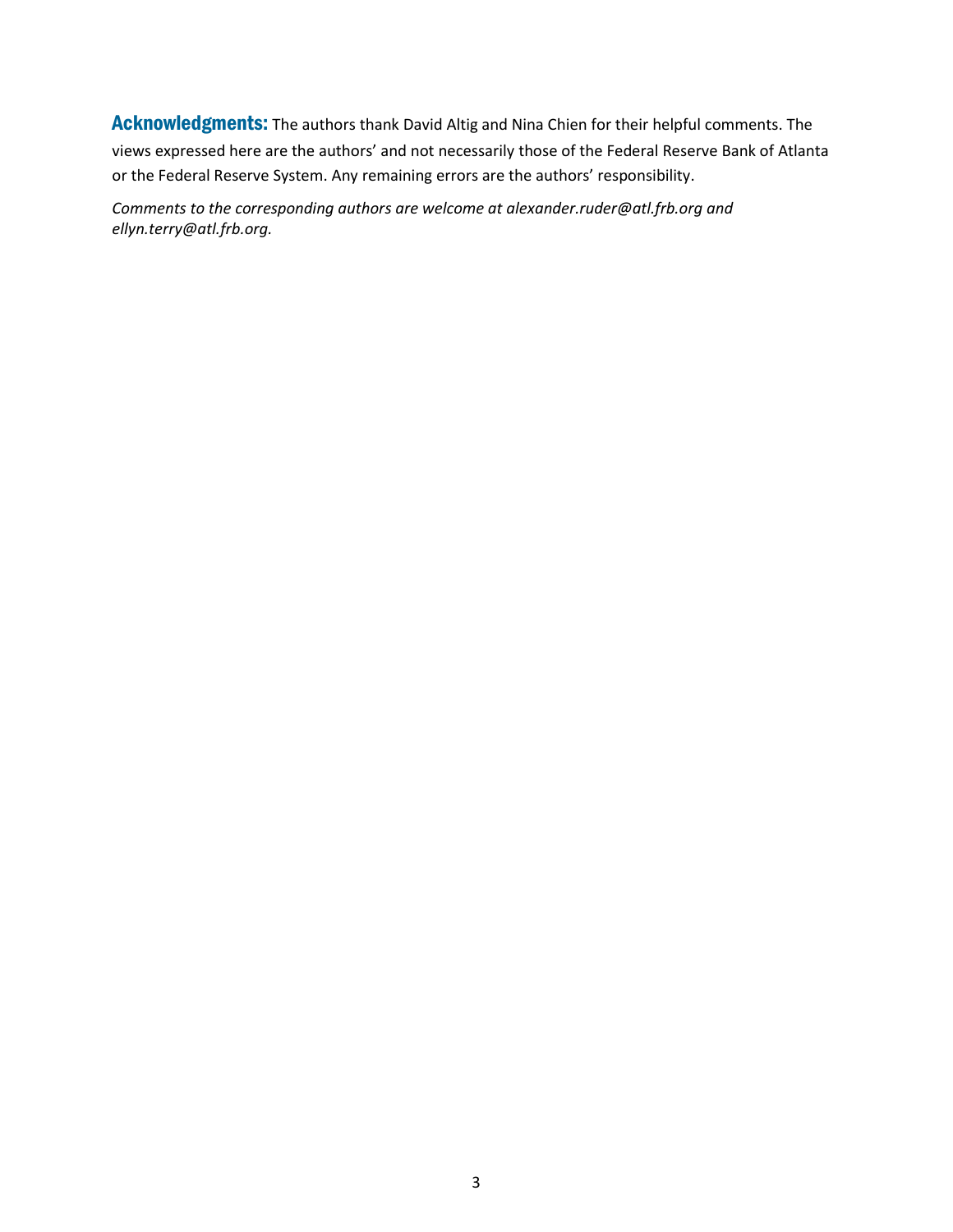#### **Overview**

 $\overline{a}$ 

Means-tested programs and progressive tax incentives support millions of low-income Americans. The U.S. Census Bureau analyzed calendar year 2012 participation in several such assistance programs—Medicaid, Supplemental Nutrition Assistance Program, Housing Assistance, Supplemental Security Income, Temporary Assistance for Needy Families, and General Assistance—and found that approximately 52.2 million people (21.3 percent of the population) participate in one or more of these programs each month (Irving and Loveless 2015). These programs and others provide critical financial support to low-income families. For example, a 2018 report by the United Way of Florida found that nearly half of Florida families in 2016 did not make enough income to afford a basic set of living expenses (Hoopes 2018).<sup>1</sup> According to the report, a single parent with one infant would need at least \$39,084 to afford basic necessities and \$69,252 to be financially stable in Miami-Dade County, Florida. However, a minimum wage job at 40 hours per week would provide only \$17,343, which is less than the amount required to meet basic necessities.

Low-income individuals require additional resources to make ends meet such as government assistance, assistance from local nonprofits and charities, and support from friends and family members (Allard, Wathen, and Danziger 2015). For example, we calculate that a single parent with two young children could receive government benefits and tax credits valued at as much as \$30,000 over the course of a year if he or she were receiving assistance through the Supplemental Nutrition Assistance Program (SNAP), childcare subsidies (CCDF), housing rental vouchers (Section 8), the Earned Income Tax Credit (EITC), and the Child Tax Credit (CTC), Medicaid for his or her children, and a subsidy on the health care exchange for his or her own health insurance.<sup>2</sup> However, these are upward bounds on government assistance, as demand often exceeds supply of two of the most financially valuable programs—housing and childcare subsidies. Many families who are eligible for the subsidies are placed on waiting lists (Romich and Hill 2018; Chien 2019).

Policymakers often design government benefits programs to be temporary assistance that helps the family until finding sufficient labor market income to make ends meet without public support. However, the design of many programs may make it difficult for individuals to transition into selfsustaining employment. Some programs phase out abruptly as employment income increases, creating disincentives to work more hours or to advance in a career (Autor and Duggan 2007; Congressional Budget Office 2015). In certain cases, effective marginal tax rates can exceed 100 percent and create "benefits cliffs" in which higher earnings actually make someone worse off financially (Chien and Macartney 2019). In particular, these benefits cliffs tend to be much more prominent for families than

<sup>&</sup>lt;sup>1</sup> Figures available on page 44 of "State and County Budgets" supplement from the Alice Report, available at [www.unitedforalice.org/florida.](http://www.unitedforalice.org/florida) Last accessed March 11, 2020.

 $^2$  For these calculations we use a similar methodology to that described in Altig et al. (2020), but in this example we analyze a single parent with one child age three paying \$1,200 per month in rent.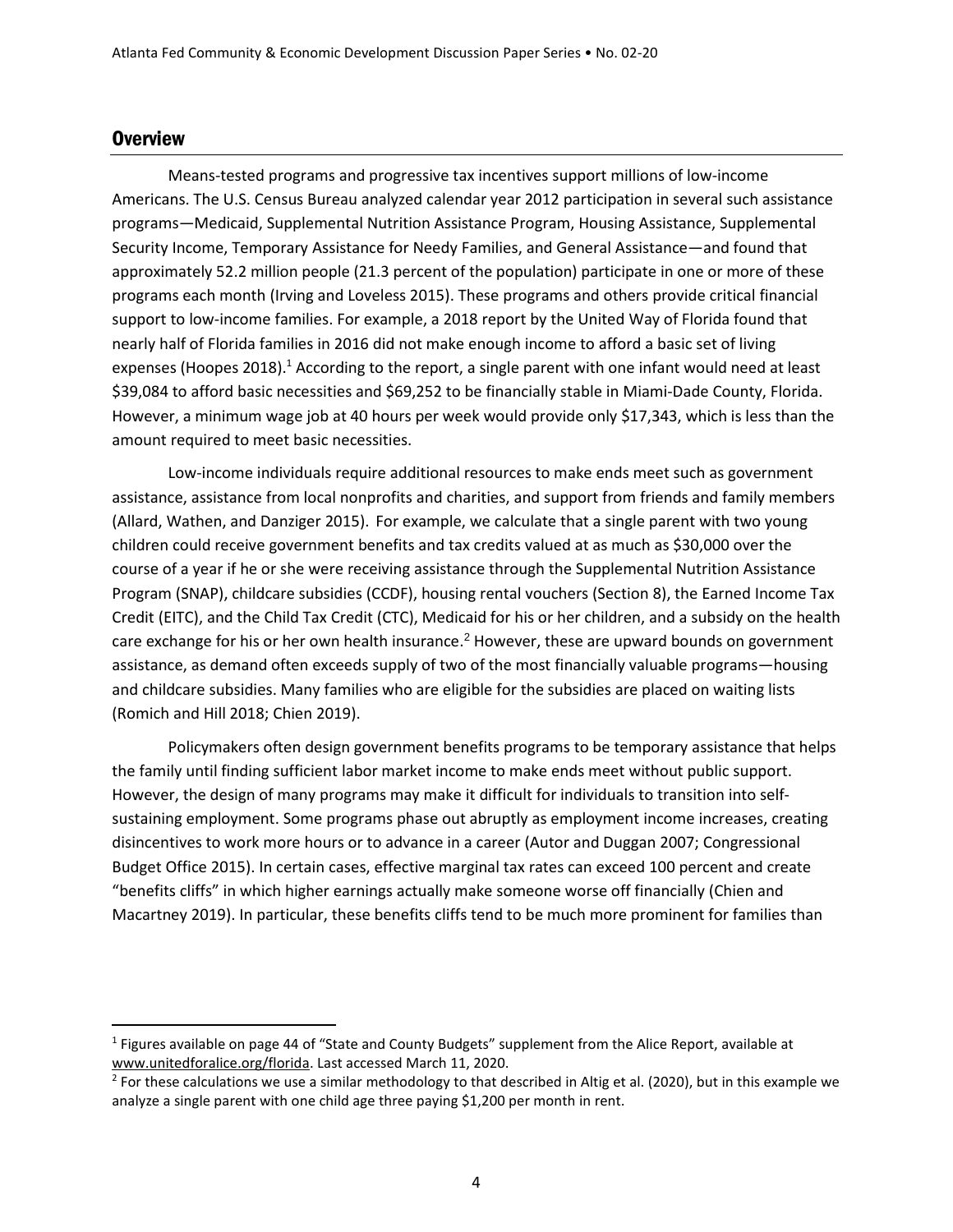for individuals. Large benefits cliffs come with the loss of childcare assistance and the loss of Medicaid for children, both of which are particularly costly if substituted with private markets sources.<sup>3</sup>

These high effective marginal tax rates have at least two negative consequences. First, they can cause someone to forgo an opportunity to increase their earnings. For example, an individual may turn down raises or promotions, or not enroll in job training that leads to a higher-paying job.<sup>4</sup> Second, they can negatively affect an individual or a family's psychological and financial stability. Romich (2006) finds that low-income families have limited awareness of when benefits will be lost until they experience it for themselves. When these families learn about benefits loss, they express "frustration," "disbelief," and a sense of being "persecuted for getting a raise." Furthermore, a loss in benefits due to income gains may not necessarily make an individual worse off financially; the loss of benefits instead reduces nearly all or all earnings gains, which can "[feel] like a loss" (Women's Fund of the Greater Cincinnati Foundation 2016, p. 9).

Many of the individuals who enroll in workforce development programs will likely be receiving one or more public benefit and must manage benefits loss as they advance in their careers. For example, a 2018 evaluation of the Health Professions Opportunity Grants Program (HPOG), a multicity health care sector job training program was targeted primarily to Temporary Assistance for Needy Family participants. The participants were typically low-income single mothers with children. The results found that only 3 percent of certified nursing assistant (CNA) training completers advanced to train as a higherpaying licensed practical nurse (LPN) or as a registered nurse (RN) (Loprest and Sick 2018). A 2019 evaluation of HPOG 2.0—a modified version of HPOG that included more individuals, more career paths, and enhanced supportive services—reports that approximately 7 percent of training participants started or completed a more advanced training program (Loprest and Sick 2019). <sup>5</sup> A high percentage of enrollees in HPOG 2.0 were receiving at least one public benefit. For instance, nearly 60 percent of participants were receiving the Supplemental Nutrition Assistance Program, and 67 percent were receiving Medicaid.

In this paper, we study how a sample of employment service providers explain benefits cliffs to clients as part of the provision of employment services. This information allows us to assess the benefits cliff barrier at the critical period when a client is weighing decisions about training and employment against a potential loss of public benefits. We summarize the results of three focus groups that were motivated by two broad questions. Are families typically informed about benefits cliffs as part of the

 $3$  In states where Medicaid expansion was adopted, there is not a cliff effect for Medicaid because eligibility is extended through the point where subsidies for health insurance through the Affordable Care Act start. This design creates a smooth ramp toward paying the full cost of health insurance. Housing assistance, food stamps, and the EITC phase out gradually as income rises with minimal cliff effects in most localities. Childcare assistance through CCDF features a partial phaseout design, but still results in a potentially large cliff at income eligibility thresholds. <sup>4</sup> Romich (2006) studied 60 households over three years in the New Hope Ethnographic Study and found no instances of individuals turning down raises or promotions in order to avoid benefits losses. However, Roll and East (2014) interviewed 332 families in four Colorado counties and found 33 percent of survey respondents either have turned down a raise or chosen not to work additional hours in order to keep their childcare subsidies. <sup>5</sup> The HPOG 2.0 evaluation also uses a broader definition of career advancement and finds that 28 percent of health care training participants advanced. The broader definition includes individuals who obtain multiple entrylevel credentials (rather than an entry-level and a more advanced credential) and participants who started the program in a mid- or high-level credential program.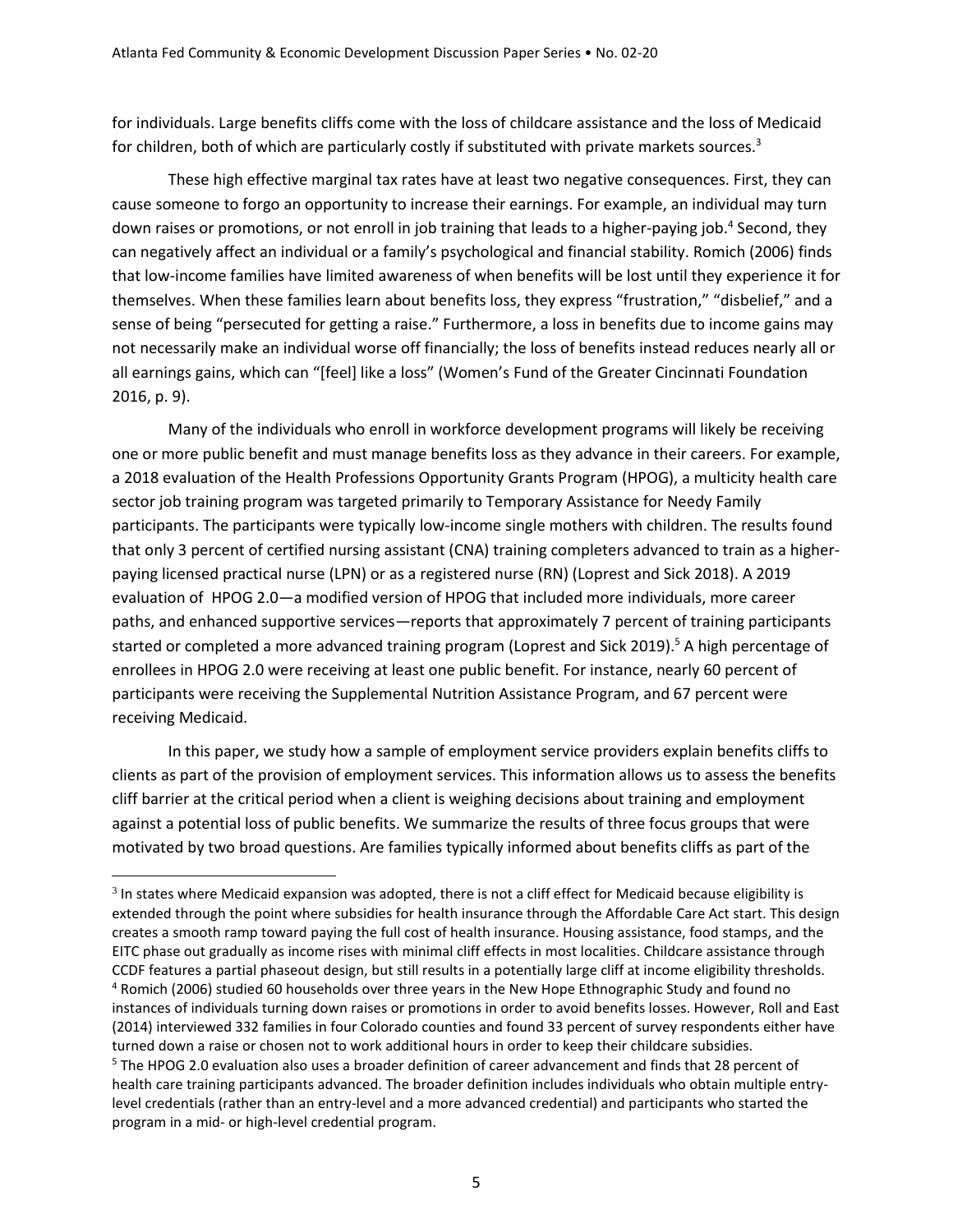employment services process? If so, how do caseworkers contextualize the impact of benefits loss when informing their clients about the expected economic returns to credential attainment or further education? Through these conversations, we learned to what extent counselors explain benefits cliffs to clients, how they fit into the wide array of challenges faced by this population, and about the counseling process in general.

We summarize what we learned in these conversations with five key findings:

- 1. Standard intake processes for clients include determining the client's immediate needs, assessing skills, and exploring occupational interests.
- 2. Career counseling typically focuses on quickly placing clients into employment rather than longterm career planning.
- 3. Counselors provide limited labor market information to clients weighing their employment options.
- 4. Clients face significant and varied barriers to employment. Counselors report that for some clients, benefits cliffs are a major barrier to career advancement.
- 5. Clients struggle with benefits cliffs because they (and the counselors who serve them) lack clarity on program rules. In addition, clients find it very difficult to find jobs that pay enough to outweigh the loss of benefits.

The themes that emerged in our focus group conversations echo findings from the social policy literature. Many low-income individuals, particularly those in welfare-to-work programs, face significant barriers to employment. The literature references barriers such as physical disabilities, mental health issues, substance abuse, domestic violence, discrimination, housing instability, low basic skills, and learning disabilities (Olson and Pavetti 1996; Danziger et al. 2000; National Partnership for Women & Families 1999). Individuals who rely on public benefits typically have multiple barriers at once, increasing their difficulty of transitioning into stable employment (Olson and Pavetti 1996; Bloom, Loprest, and Zedlewski 2011).

While many individuals rely on public benefits for financial support, they may not understand how increased income affects the amount of benefits they receive. Romich (2006) finds that low-income individuals generally are unable to predict losses in public benefits; they understand the general structure of a program (that is, greater earnings may lead to benefits loss) but not a specific understanding of the rules. Romich (2006) notes that caseworkers typically inform clients of benefits loss during periodic recertification meetings; nevertheless, caseworkers provide "brief and limited" statements about benefits loss and current income, and they typically do not provide prospective counseling about any future losses to benefit support. Respondents in Romich's study did not report learning about marginal tax rates from caseworkers (Romich 2006). 6

These focus groups are part of a larger Federal Reserve Bank of Atlanta initiative to study lowincome families' financial incentives for career advancement. The initiative includes quantitative and

 $6$  Romich (2006) studies "effective marginal tax rates," which include the loss of means-tested benefits programs and progressive tax measures intended to support low-income working families.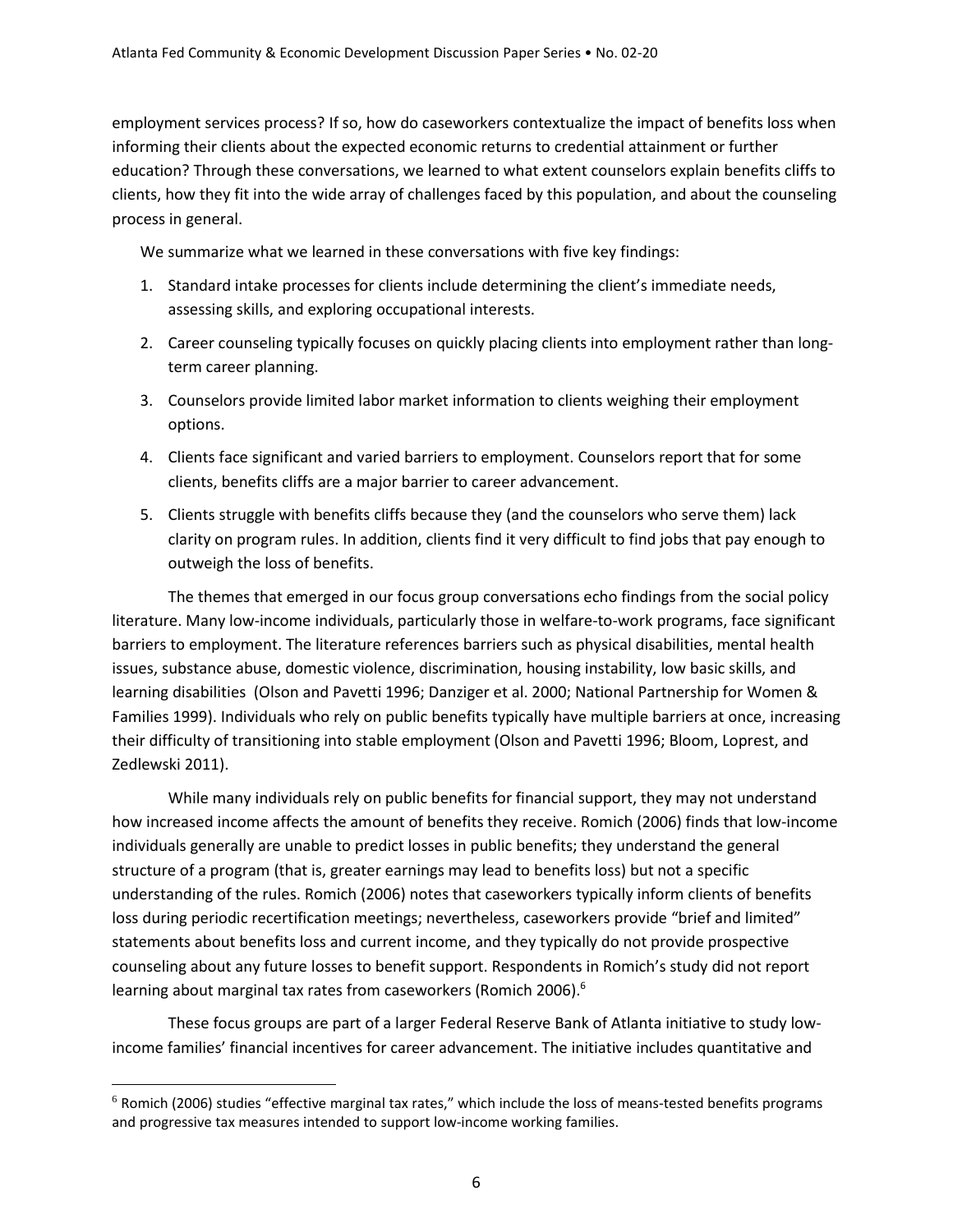qualitative research, outreach to community leaders and policymakers, and the development of computational tools to calculate benefits cliffs and the short- and long-term financial returns to career advancement. More information about this initiative can be found at www.frbatlanta.org/advancingcareers.

#### Benefits Cliffs:The Regional Context

We begin by reviewing the concept of benefits cliffs in the context of our two focus group cities—Atlanta, Georgia, and Miami, Florida. Some low-income workers, particularly those with children, face a disincentive to work more hours or pursue a higher-paying job because of benefits cliffs, which arise when earnings gains are offset or reduced by the loss of means-tested government financial supports, such as childcare subsidies. These benefits cliffs can be so severe that low-income workers may be better off financially by not taking a higher-paying job or not working more hours at their current job.

To illustrate family- and location-specific benefits cliffs, we calculate the annual net financial resources for a typical recipient of government benefits (a single parent of two children).<sup>7</sup> The family's net financial resources equal the sum of employment income and public benefits minus basic living expenses and taxes. In Figures 1 and 2, we plot annual net resources on the vertical axis and annual employment income on the horizontal axis. If annual employment income equaled annual net resources, we would see a 45-degree line from the lower-left corner to the upper-right corner. The plotted lines are below the hypothetical 45-degree line, reflecting how the loss of public benefits and increased taxes cuts into increases in earnings.

Figures 1 and 2 show the presence of several benefits cliffs, or sudden decreases in annual net financial resources due to the losses in public benefits, in both Atlanta and Miami. The upper panels of Figures 1 and 2 show annual net financial resources.<sup>8</sup> Net financial resources are the amount of disposable income left over after taking into account the employment income, the estimated value of government benefits received, the taxes paid, and a set of expenses (housing, health care, food, and childcare) paid.<sup>9</sup> The lower panels decompose net financial resources into specific benefits programs and tax credits. The vertical grey lines connect the benefits cliffs on the upper panel to points on the lower panel that explain what losses cause the cliff.

Before her employment income reaches \$29,000, a single mother in Atlanta will face two benefits cliffs; she will lose Medicaid for herself and access to the Supplemental Nutrition Assistance Program. At \$53,000 she will lose Medicaid for her children, and at \$56,000 per year she will lose childcare subsidies funded by the Child Care and Development Fund. Both losses are worth more than the small gains in income that cross the eligibility threshold, making the single mother worse off financially.

 $7$  According to Foster and Rojas (2018), about half of government means-tested assistance goes to families with children. Of families on means-tested programs, on average, there are 1.3 earners in the family and 2.1 children under 18.

 $^8$  See Altig et al. (2020) for more information on the methodology we use to produce these figures.

 $9$  We include only expenses that can be reduced by a government benefit.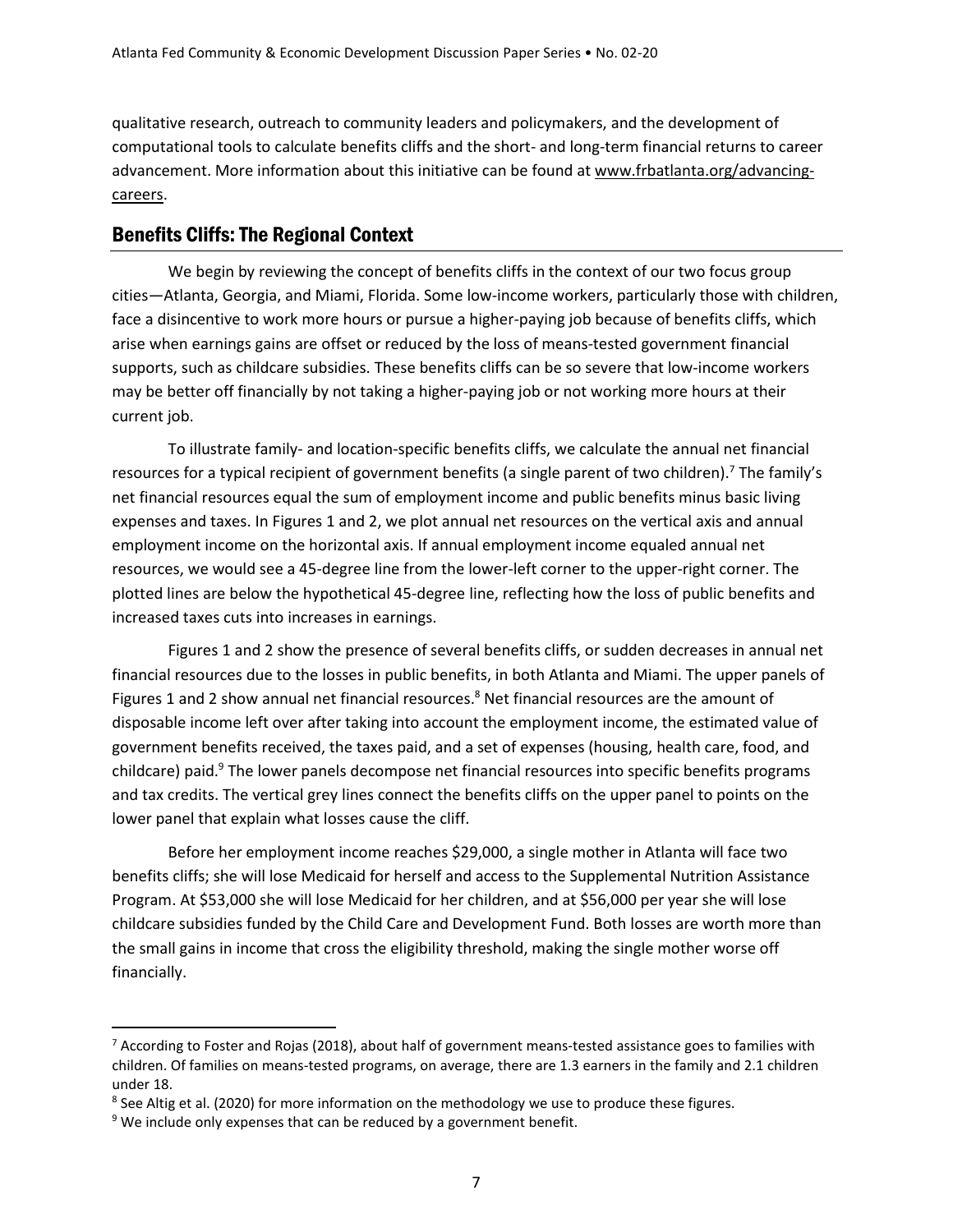#### Figure 1: Benefits Cliffs in Atlanta, Georgia



**Net Financial Resources by Employment Income Single Parent with Two Young Children in Atlanta**

Notes: Assumes single parent with two children (ages four and six). Eligibility rules for some government benefits differ for new enrollees and continuous enrollees. This chart reflects continuous eligibility rules.

Sources: Federal Reserve Bank of Atlanta (2020) and The Fiscal Analyzer (Kotlikoff, Auerbach, and Koehler 2019)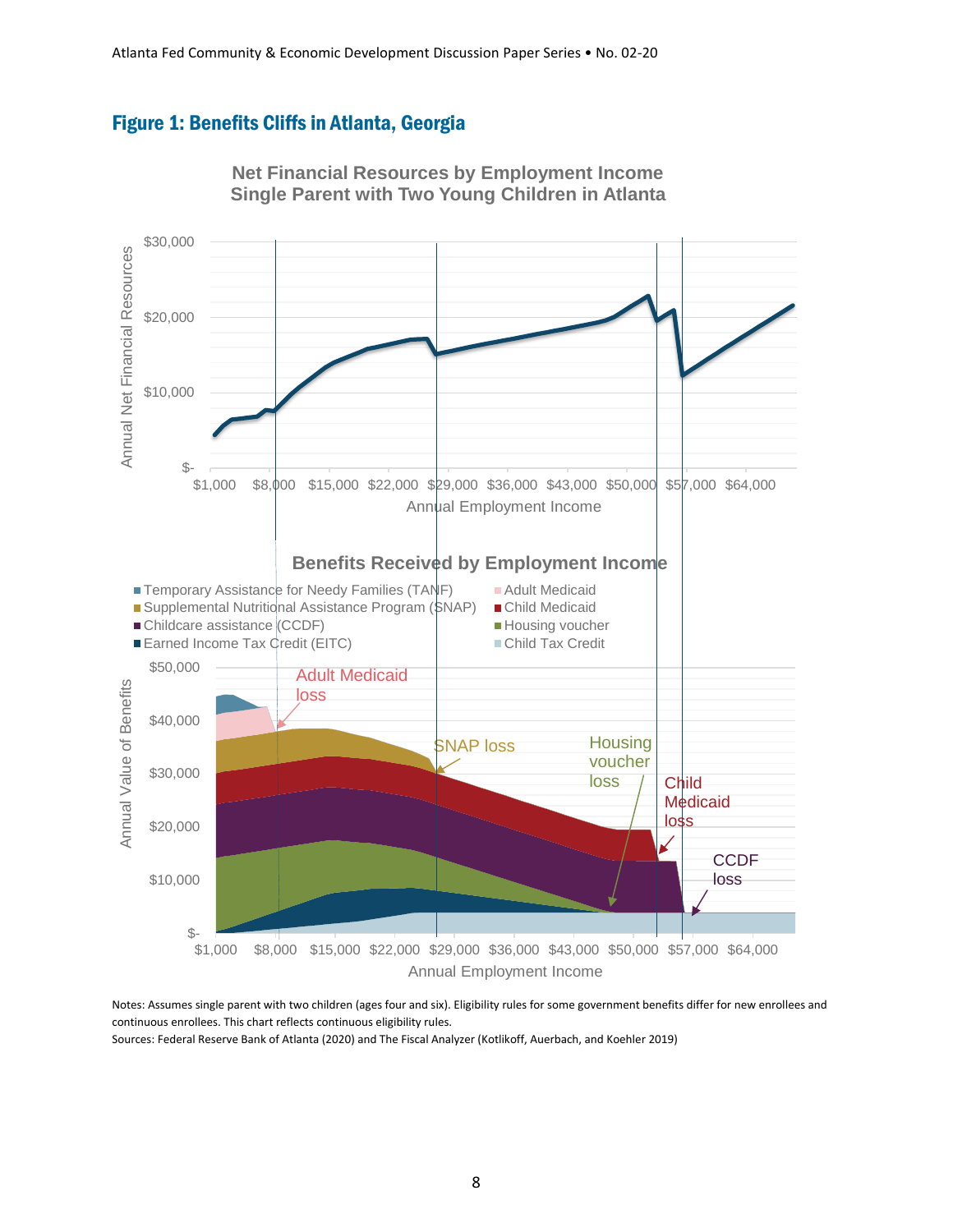#### Figure 2: Benefits Cliffs in Miami, Florida



**Net Financial Resources by Employment Income Single Parent with Two Young Children in Miami**

Notes: Assumes single parent with two children (ages four and six). Eligibility rules for some government benefits differ for new enrollees and continuous enrollees. This chart reflects continuous eligibility rules.

Sources: Federal Reserve Bank of Atlanta (2020) and The Fiscal Analyzer (Kotlikoff, Auerbach, and Koehler 2019)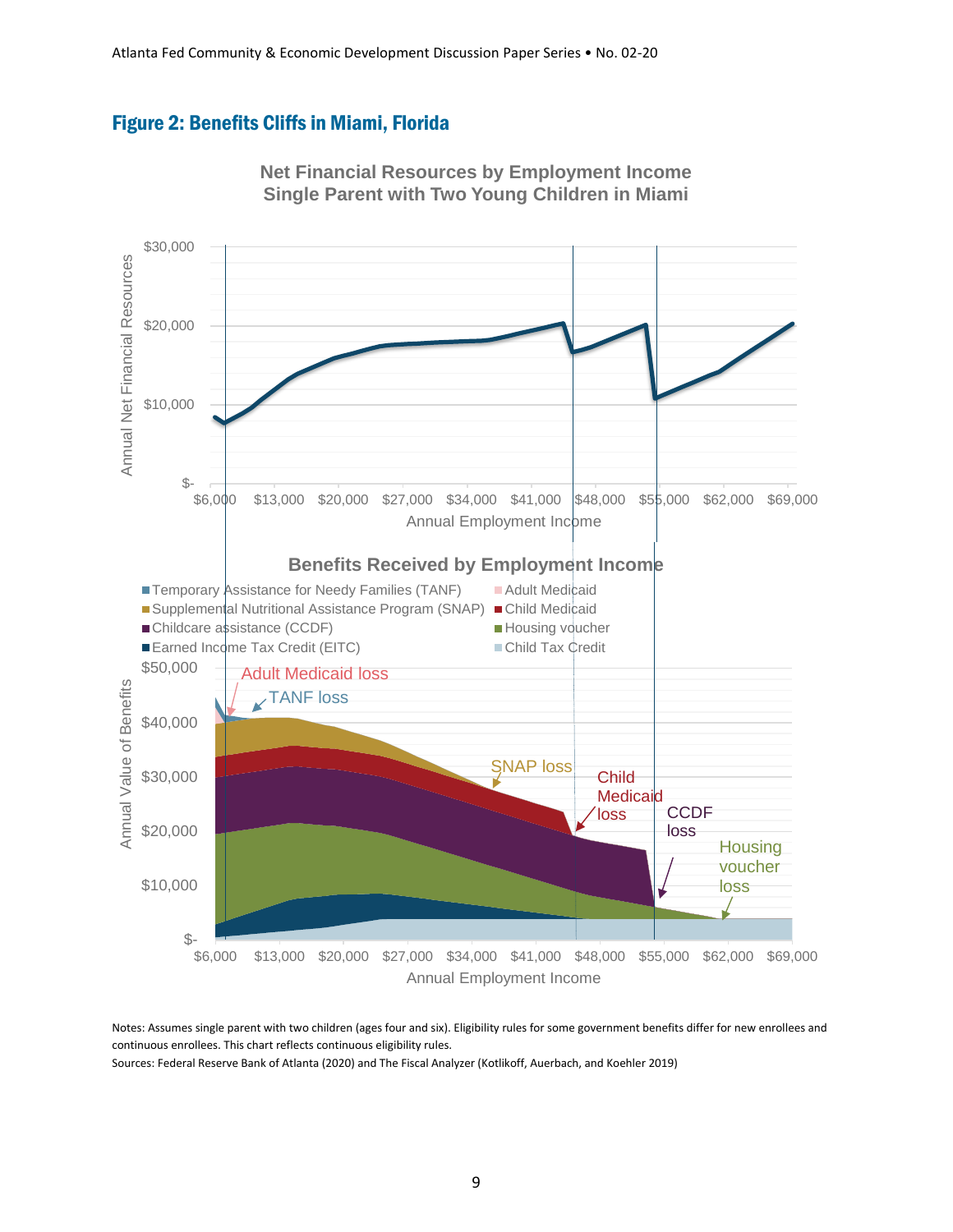A low-income mother in Miami faces a different set of benefits cliffs than the Atlanta mother. Figure 2 shows three significant cliffs. Similar to the Atlanta case, the low-income mother in Miami loses adult Medicaid before her employment income reaches \$9,000. At \$45,000 per year of employment income, she loses Medicaid for her children. Finally, she faces a significant cliff at \$54,000 per year of employment income, when she loses her CCDF subsidy.

#### Characteristics of Focus Group Participants

We organized three focus groups in order to better understand how the benefits cliff phenomenon is experienced by families and how counselors provide information to clients on benefits cliffs. We conducted two focus groups in Atlanta, Georgia, in May 2019, and one in Miami, Florida, in June 2019. We sought participants who could provide insights into the role that a potential loss of public benefits plays in the decision to take a job, enroll in job training, or advance in one's career through either increased work hours or occupational change. We recruited participants from organizations that met three criteria: 1) they serve clients with significant barriers to employment; 2) they serve clients who are likely to receive or to be eligible for public benefits; 3) they provide or refer clients to employment services, including job training, résumé preparation, interviewing tips, job search workshops, and other services related to preparing for and finding a job.

Between 10 and 20 participants representing a diverse set of organizations participated in each focus group. One individual—a coauthor on this paper—facilitated the focus groups. Due to the large size of the groups, the facilitator made an effort to include everyone in the conversation. Most participants worked at nonprofits directly serving at-risk populations. Some organizations were not direct service providers but still undertook activities to support low-income families. For example, one participant worked at an advocacy organization, one at a workforce development funder, one at a workforce development convening organization, and one at a community foundation. Several participants were from workforce development providers, including a program housed inside a large public college in Florida and an American Job Center funded by the Workforce Innovation and Opportunity Act (WIOA).

All the organizations serve mostly at-risk populations with at least one barrier to employment. They include adults with disabilities, low-income adults and youth, formerly incarcerated persons, and persons experiencing homelessness. Many organizations additionally provide a range of other wraparound services, including counseling, referral services to other providers, and shelter from abusive environments. As for the employment services offered, some organizations focused on services related to job readiness, such as job search skills, résumé preparation, and soft skills training, while others focused on enrolling clients in training programs that lead to certificates or short-term credentials.

The organizational composition of the focus groups varied across the three sites for several reasons. Participation was voluntary and not all organizations that we invited agreed to participate. We recruited participants from convenience samples of Federal Reserve Bank of Atlanta contacts and their networks. The diversity of organizations represented provides us with multiple perspectives on how benefits cliffs and other barriers impede career advancement. However, the findings may not be generalizable to the population of all organizations that serve low-income individuals.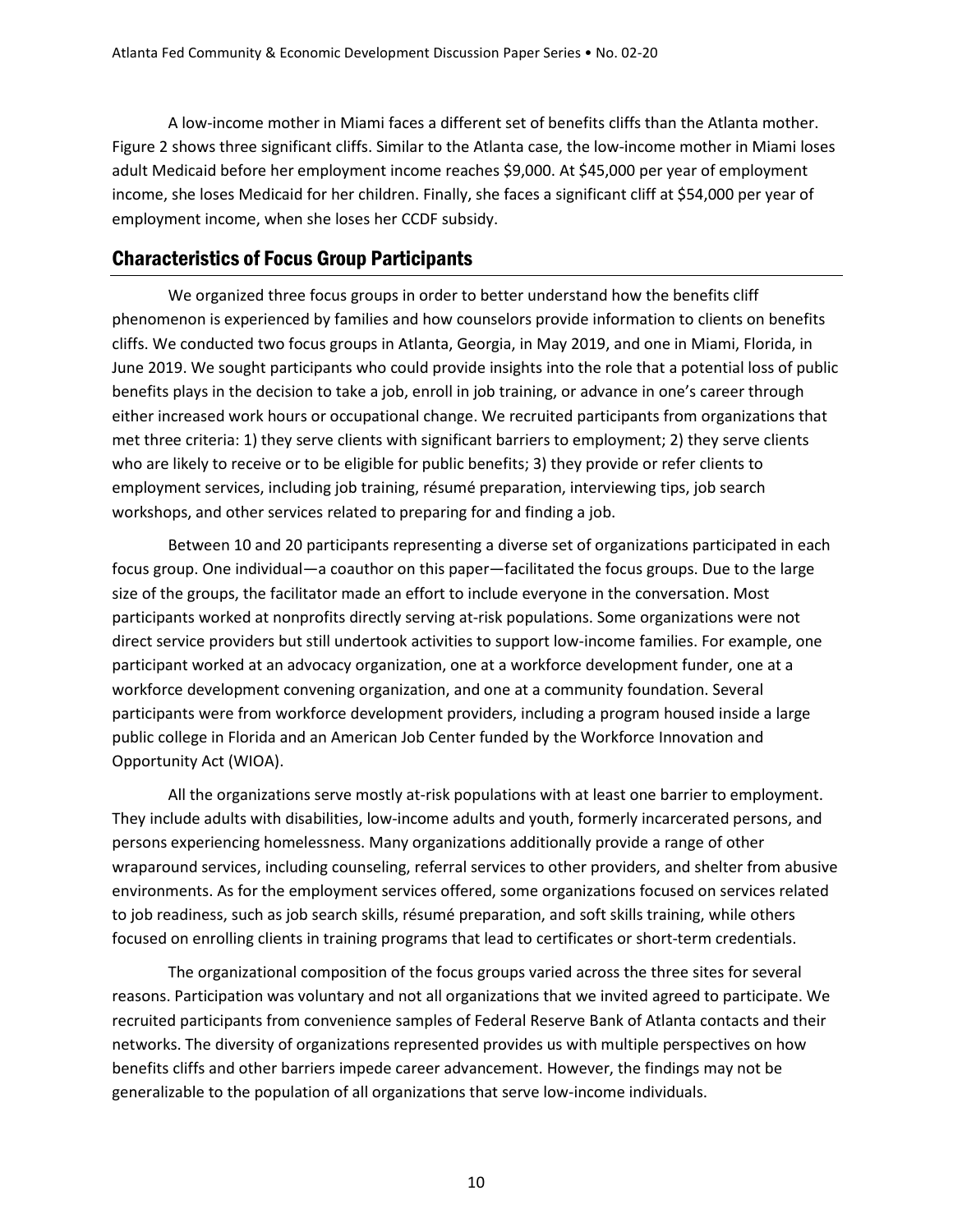#### Research Questions

We followed the same protocol (questions, format) in all three focus groups. Each focus group lasted approximately 90 minutes, and we asked participants a series of questions that addressed three research questions:

**Research Question 1:** How do counseling activities help individuals find employment, choose careers, and think about longer-term career advancement?

**Research Question 2:** What barriers most frequently impede individuals' career advancement?

**Research Question 3:** How do providers help individuals overcome benefits cliffs as barriers to higher-income employment and career advancement?

#### Findings

 $\overline{a}$ 

During the focus groups, one or more authors took notes and a research assistant recorded the meetings. <sup>10</sup> After all focus groups were completed, the audio recordings were transcribed. One author collected all of the participants' comments and organized them into a spreadsheet under section headings that correspond to the questions we asked the participants. We summarize the responses to each question, emphasizing broad themes that emerged when multiple participants raised a similar point in response to a question. Throughout the summary of findings, we supplement the participants' comments with contextual information based on the literature or the authors' experiences.

Research Question 1: How do counseling activities help individuals find employment, choose careers, and think about longer-term career advancement?

#### *Intake processes typically include determining the client's immediate needs, assessing their skills, and exploring their occupational interests.*

Our first question asked participants about the range of intake processes for clients. The goal was to understand the process that occurs between when a client enters the provider's door and when the client begins employment services counseling.

Participants told us that intake meetings typically last from one to two hours. They begin with a holistic view of the individual to find out how that person "ended up in front of them," meaning what circumstances led the individual to require the service that the provider offers. Additional questions vary, depending on the unique population that organization serves. This includes asking about physical or mental disabilities, educational attainment and past work experience, and family issues or life trauma. Participants said their clients commonly have been victims of abuse or have experienced homelessness at some point. After developing an understanding of the client's background, the counselors focus on job placement. They gauge the client's skills, interests, and goals through conversation or formal assessments.

<sup>&</sup>lt;sup>10</sup> Before the focus groups, we asked participants for permission to record the session. One focus group asked us not to record.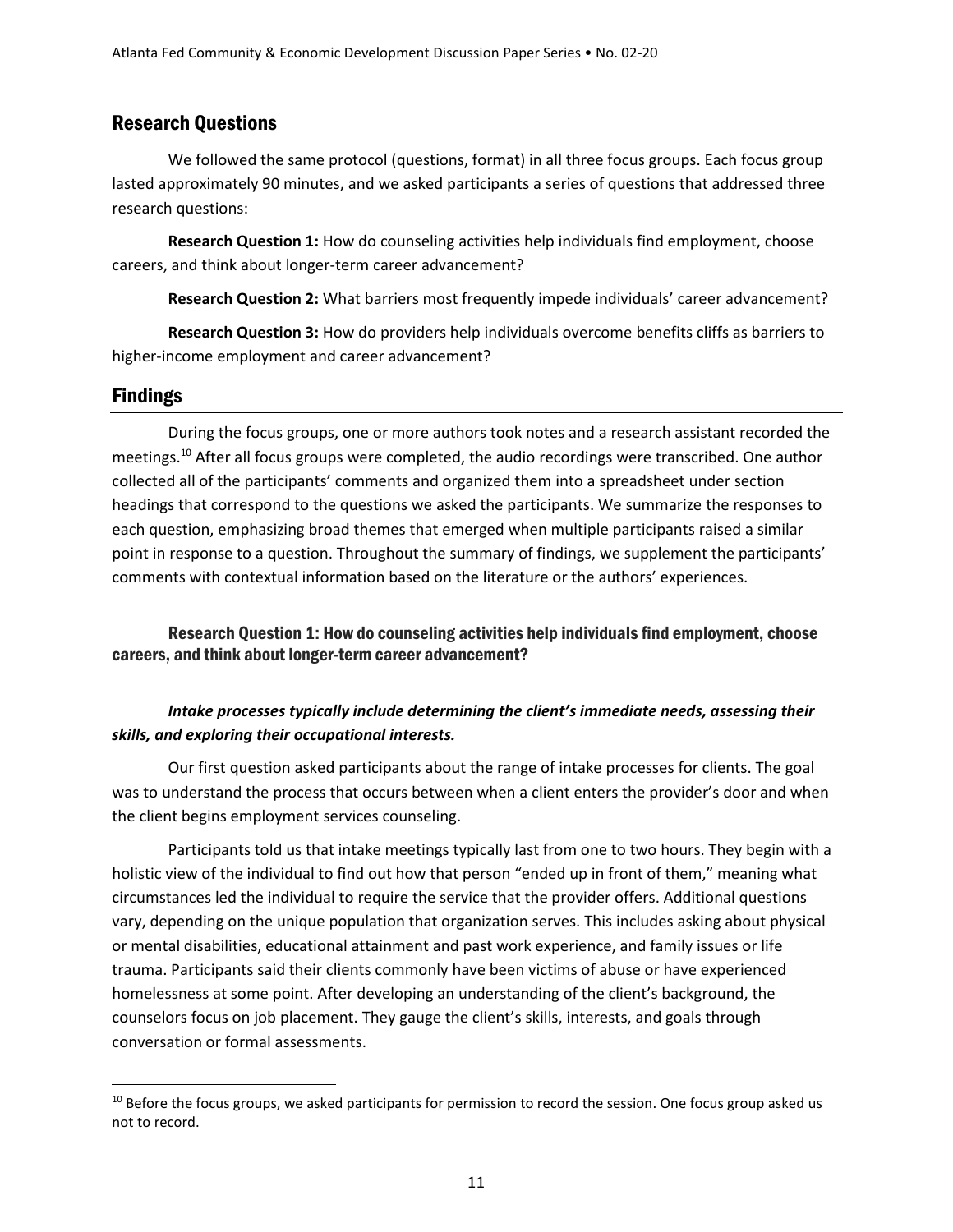After the initial meeting, most counselors develop personalized plans for each client. These plans include connecting the individual to community or government services to help the person meet any immediate needs that arose during the intake meeting. For example, counselors refer clients to other organizations to help address hunger or pain and to assess physical or mental disabilities. Focus group participants noted that an important piece of this plan is to help the client fill resource gaps sometimes referred to as "hardship gaps"—by increasing clients' financial resources through employment and enrollment in government benefits for which they may be eligible.

#### *Career counseling typically focuses on quickly placing clients into employment and not necessarily on career planning.*

We then asked about counseling activities related to finding the client a job. Job training and job placement activities most commonly focused on short-term goals:

- Place the client in a job regardless of income
- Place the client in a job with a reliable source of steady income
- Help the client complete a GED and/or prepare for postsecondary school
- Connect the client with a certificate training or other technical program in line with his or her skills and interests

Our questions then focused on how counselors conceptualize a career with their clients. This can entail conversations to help clients obtain quick entry-level employment that can potentially start them on a career path with longer-term advancement opportunities and discussions about opportunities for advancement for those already on a career path.

When probed about the development of long-term career plans, participants indicated that it was rarely a part of their counseling services. Instead, participants generally placed a high priority on moving clients quickly into employment. Participants repeatedly emphasized that their role is to help their clients, and their clients are focused on meeting their immediate needs.<sup>11</sup> While participants recognized a need to encourage a longer-term perspective on career advancement, they believed their clients' short-term challenges prevent them from thinking about long-term goals and outcomes.<sup>12</sup> Participants noted that some individuals such as youth aging out of foster care or those released from incarceration come to their offices with trepidation about entering the workforce, due to factors such as their low levels of educational attainment. Enrolling individuals in smaller-scale programs that lead to entry-level employment allows them to attain some immediate successes, gain skills and confidence, and build a foundation for future career advancement.

Most participants indicated that a small subset of their clients are able to think about longer-term career goals. One respondent classified them as "MRD"—people who are unusually motivated, resilient, and determined. For example, a participant from a workforce development program at a college indicated that its students tend to have a focus on "careers" as opposed to "jobs." Another participant's

<sup>&</sup>lt;sup>11</sup> For more on the distinction between immediate and long-term needs, see Albelda and Shea (2010).

<sup>&</sup>lt;sup>12</sup> For more on how operating under scarce resources affects an individual's mental functions and thought processes, see Mullainathan and Shafir (2013).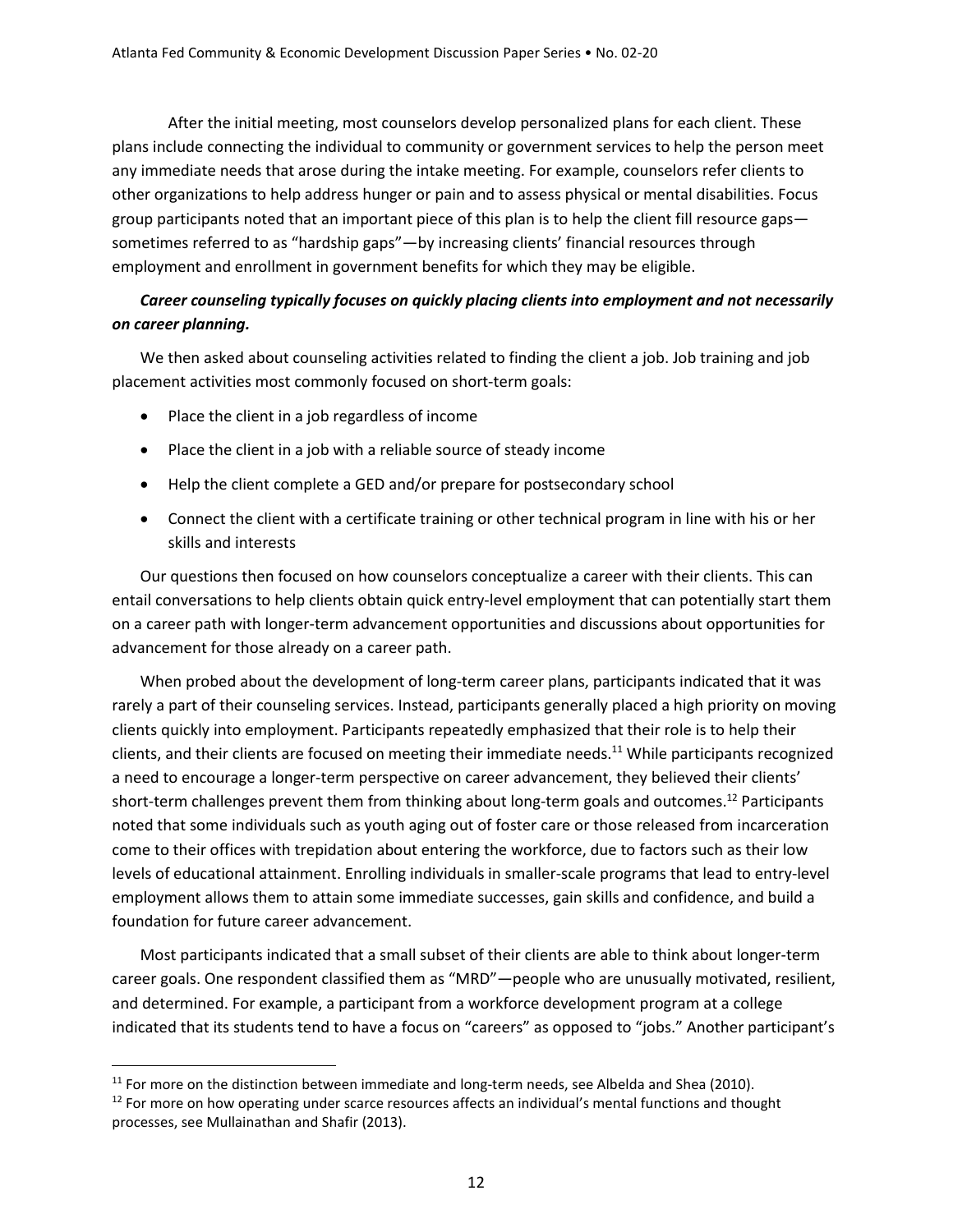organization offers students several certification programs. Upon completion of these certificates, students can transfer credit to a local college to get a head start on more advanced credentials.

At least two providers we spoke with cultivate alumni networks to boost chances of long-term engagement. Yet even individuals who think about longer-term career goals can face numerous obstacles to career advancement. These obstacles distract from career planning and keep caseworkers and counselors occupied with bridging short-term gaps.

#### *Counselors provide limited labor market information to clients weighing their employment options.*

Participants indicated that their career counseling services focused mostly on aligning the clients' interests with their respective skill sets. Participants generally agreed that clients receive little or no information about the labor market opportunities to help guide occupational choice.

To understand how counselors inform their clients about job and training opportunities, we showed participants several common labor market information statistics. We then asked whether, or how, they use this information to inform clients about the financial returns to career advancement. In each focus group we showed participants Figure 3, the median wages of two careers in a health care career pathway. We asked if the type of labor market information looked familiar and if they used it or something similar to advise their clients. Some participants said yes, but contrary to our expectations, most said no. Participants said that many clients become stuck in one occupation due to a lack of exposure to other options, so information such as Figure 3 could be useful to clients and inspire the next step in their career.

### Figure 3: Median Hourly Wages of Certified Nursing Assistant (CNA) to Licensed Practical Nurse (LPN)



Source: U.S. Bureau of Labor Statistics 2018 Occupational Employment Statistics

To illustrate career advancement in a different way, we then showed participants Figure 4: the after-tax employment income of these same two careers over a lifetime (assuming an individual experiences gradual raises as he or she gains experience). No participants in any of the focus groups indicated that they provided this type of information when counseling clients. Participants generally liked that the chart gave a long-term perspective; several noted the dip in earnings during school as a useful piece of information (the vertical shaded columns represent schooling periods). One participant said that for many clients the overall gains in income were not high enough to motivate someone to endure the short-term dip in income during school.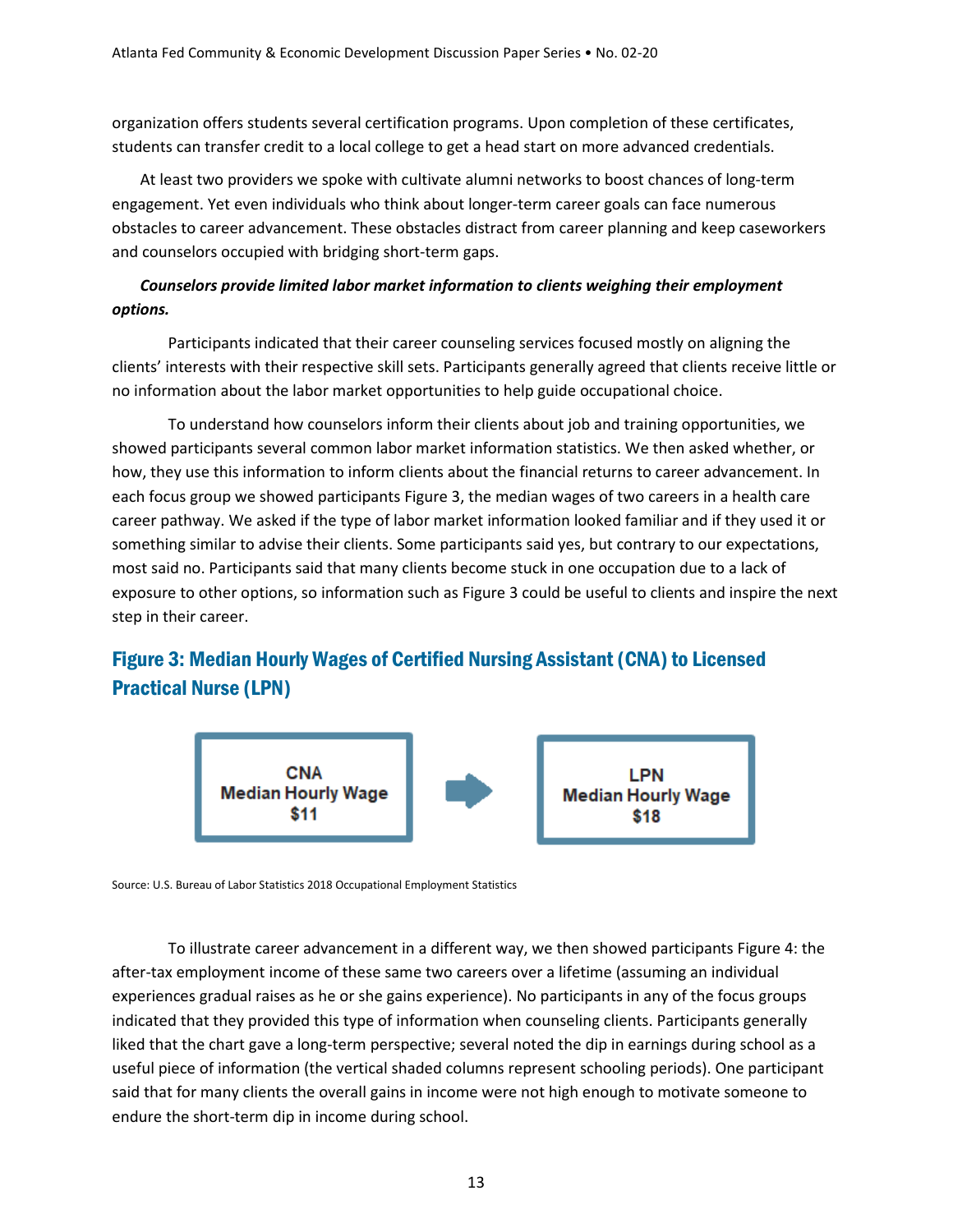



Sources: U.S. Bureau of Labor Statistics 2018 Occupational Employment Statistics, Federal Reserve Bank of Atlanta, and The Fiscal Analyzer (Kotlikoff, Auerbach, and Koehler 2019)

Finally, we sought to understand how participants explain the impact of benefits loss on family financial resources. The results in Figure 5 take into account not only income and taxes, but also the implied value of benefits and expenses over time for a single mother of two young children.<sup>13</sup> From about the age of 25 to 35, the mother gains only a small benefit by advancing to the higher-paying LPN position. Over the longer term, the financial trade-off of career choice improves. When she and her children are older and no longer need subsidized after-school childcare, she gains significantly more as a LPN relative to the CNA position. Participants indicated that the chart was useful for providing a longterm perspective. Some participants noted that many clients would likely opt for the lower-paying job because it seemed more consistent and smooth.

<sup>&</sup>lt;sup>13</sup> See Altig et al. (2020) for more details about these calculations.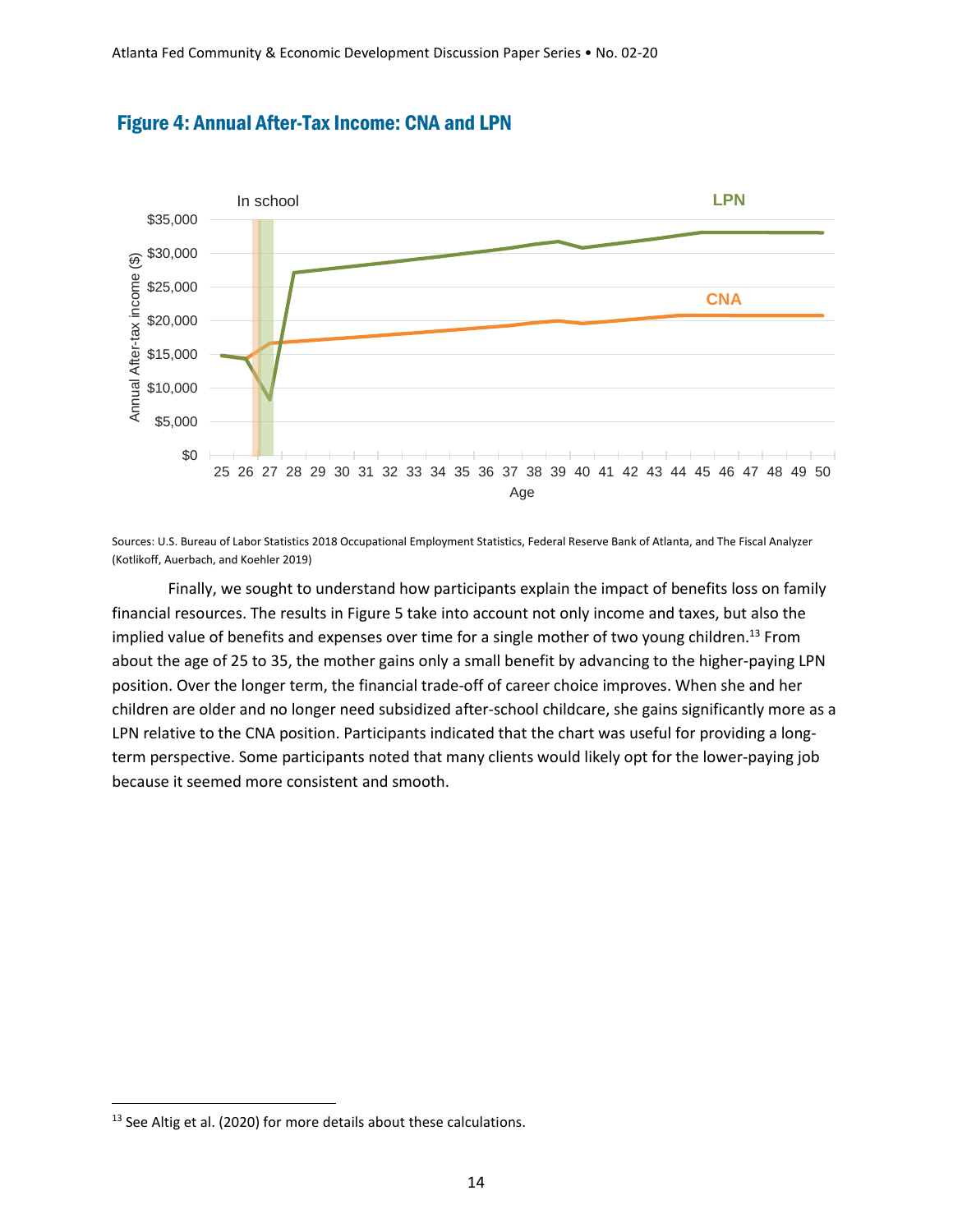

#### Figure 5: Annual Net Financial Resources for CNA and LPN

Sources: U.S. Bureau of Labor Statistics 2018 Occupational Employment Statistics, Federal Reserve Bank of Atlanta, and The Fiscal Analyzer (Kotlikoff, Auerbach, and Koehler 2019); net financial resources are defined as benefits and employment income minus taxes and expenses.

Several participants also added that labor market information alone would not be enough to motivate their clients to enroll in training. Their clients would also require the detailed steps on how to become a CNA or an LPN, the time that education would take and its cost, the schools offering the courses, and an explanation on how to apply for financial assistance for school.

#### Research Question 2: What barriers most frequently impede an individual's career advancement?

#### *Low-Income adults face significant and varied barriers to career advancement. Numerous participants cite benefits cliffs as a major barrier.*

Participants described several barriers to career advancement. Common themes emerged in all three focus groups, which we organize into three categories: mental health and social support, inability to meet basic needs, and benefits cliffs.

**Mental health and social support:** Participants mentioned that some clients have to overcome mental health obstacles in the short term. Clients face a range of traumas, disabilities, and sometimes homelessness. A lack of financial and social support exacerbates these issues. Respondents in one focus group noted that some clients self-medicate. Both traumas and not having strong coping mechanisms can keep people from focusing on career goals.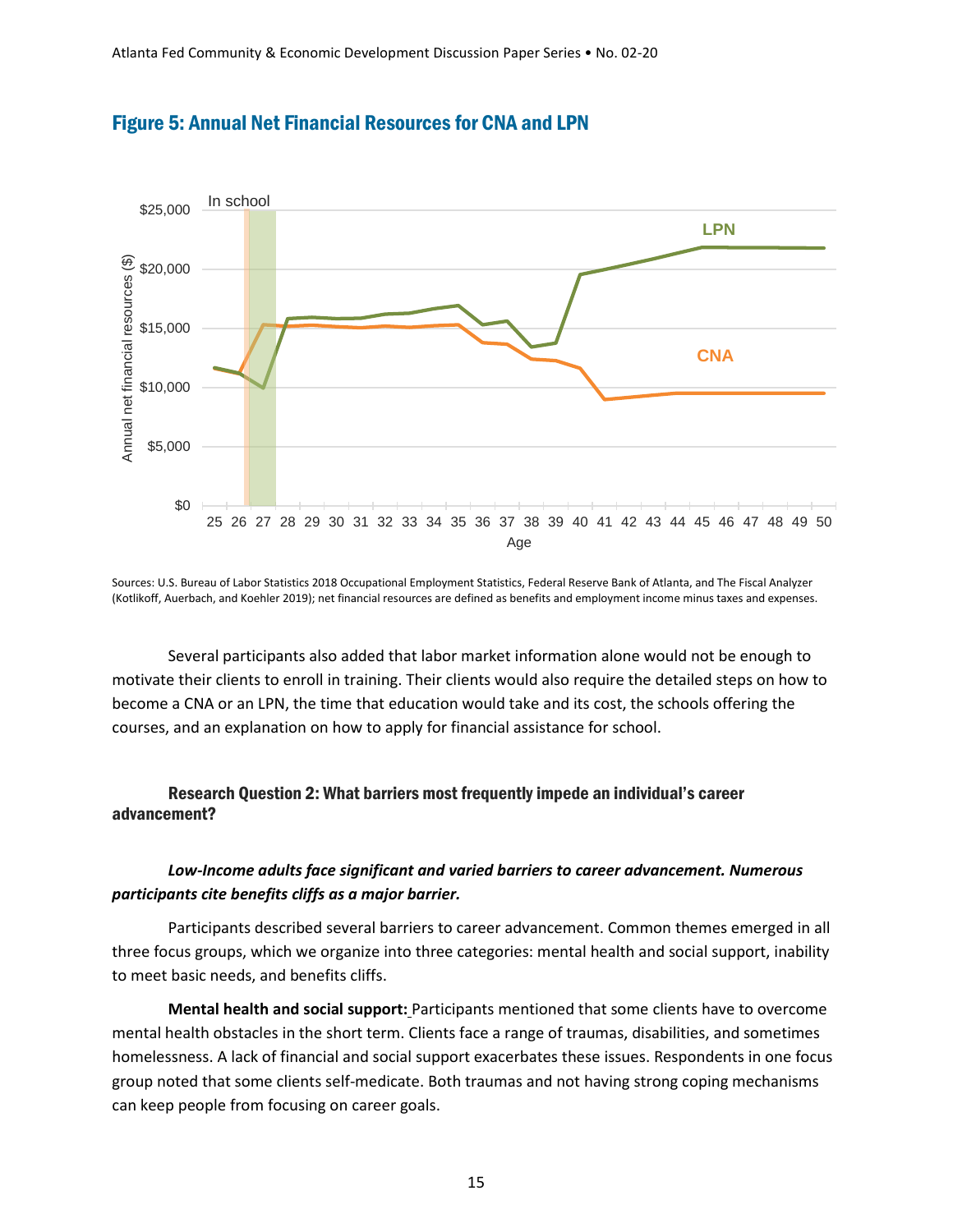The importance of social supports, or social networks more specifically, emerged as a common theme. Many participants view strong social networks as a key factor of individual success, but these networks are also one of the hardest factors to measure and manage. Clients may also have trouble trusting or believing that job training or job placement providers can help them. The process of earning client trust emerged as a fundamental element of client/counselor conversations. Counselors may struggle to establish trust with the client, which, according to participants, can result in negative outcomes such as job seekers dropping out of training programs. Building on the idea of counselor trust, one participant said that a lot of client success depends on the "magic of the case manager." Counselors use a variety of strategies, such as motivational interviewing, that help to build trust and empower clients with a sense of personal agency. $^{14}$ 

**Inability to meet basic needs:** When we asked focus groups about factors that affect whether job seekers successfully get on a path to higher earnings, respondents told us that inadequate transportation to and from jobs or school poses a major barrier (Bostic and Carpenter 2018). More generally, the cost of basic expenses strains budgets beyond many clients' capacity. Financial instability ensues, which jeopardizes their ability to complete training programs or keep a new job.

Transportation barriers affect clients in several ways. Many clients lack the resources to buy, use, or maintain a personal car. While low-income individuals may be able to afford public transit as an alternative, this leaves them subject to transit schedules and routes, which can limit their ability to work early or late shifts. While cabs or ride-sharing services can fill in public transit gaps, using these services can impose an unsustainable cost burden.

Focus group participants emphasized two other expenses that create barriers to employment: housing and childcare, particularly access to affordable childcare. Childcare subsidies tend to be available, but participants seemed frustrated by some of the requirements. One participant told us that state residents could not apply for childcare subsidies until they prove they have worked their first 25 hours. Even then, it can take 40 days for clients to receive the subsidy. We heard that people on stretched budgets rarely have the resources to cover childcare costs for that length of time.

**Benefits cliffs:** Participants told us that some clients rely on public benefits programs to pull together enough resources to make ends meet while they work in a low-wage job, search for employment, or are enrolled in a job-training program. In some cases, they encountered clients who found benefits cliffs to be an obstacle to career advancement: with increased training and opportunities to earn more, clients lose eligibility for public assistance programs. Participants told us that some clients avoid earning more because it is easy to lose access to benefits and much harder to get back on them. The chance to earn more most often came by working additional hours at their jobs rather than seeking higher-paying occupations.

For example, we heard one story of a student who hesitated to enroll in a training that would pay a small stipend. The focus group participant paraphrased what the client said, in tears: "I want to work and take this opportunity, but I get Social Security and they are going to cut my benefits off. I'm trying to get an apartment for my son [who had been living in a shelter]. What do I do?" Another

<sup>14</sup> See [www.communitycarenc.org/what-we-do/clinical-programs/behavioral-health-integration/motivational](http://www.communitycarenc.org/what-we-do/clinical-programs/behavioral-health-integration/motivational-interviewing)[interviewing](http://www.communitycarenc.org/what-we-do/clinical-programs/behavioral-health-integration/motivational-interviewing) for a description of motivational interviewing. Last accessed March 11, 2020.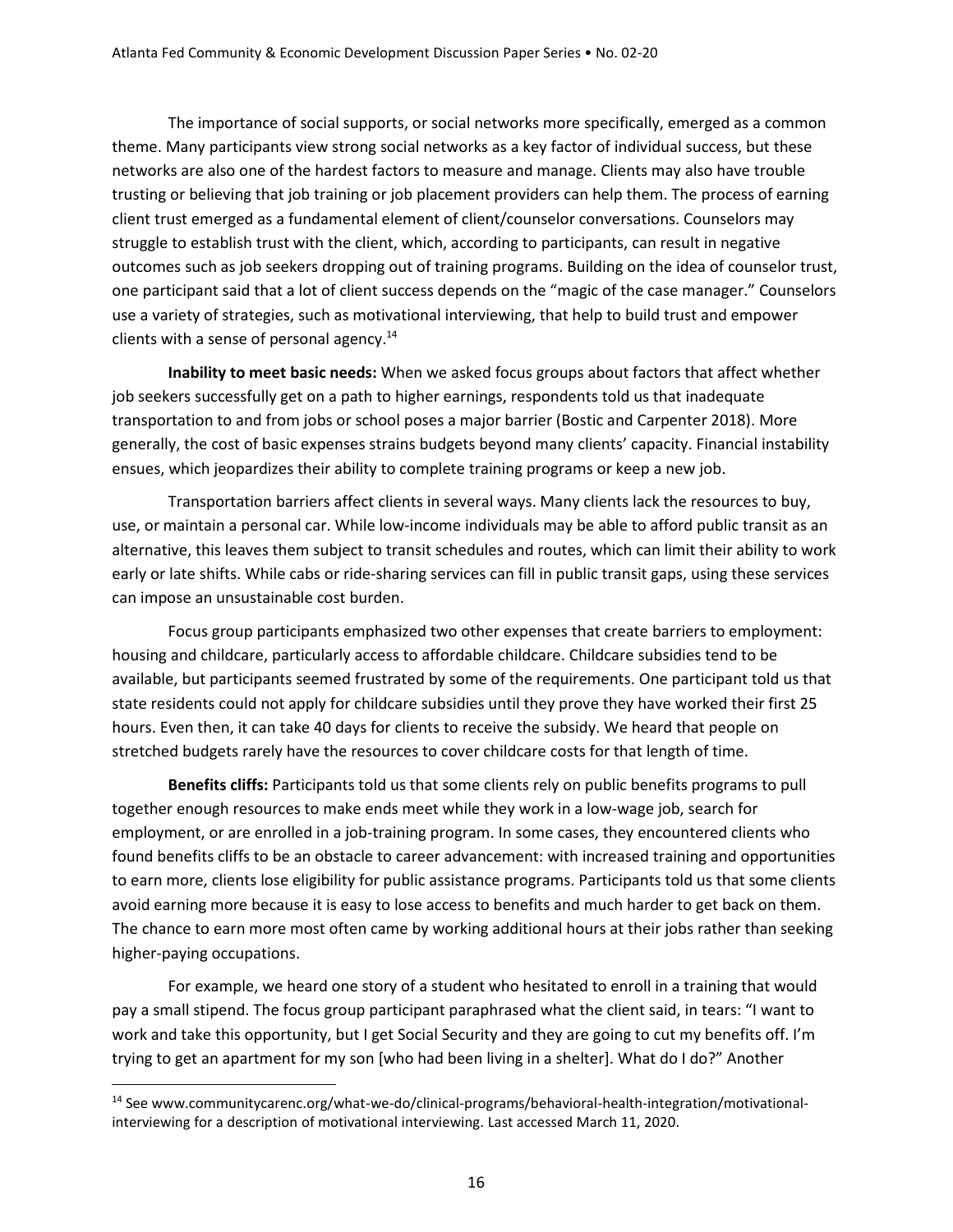participant shared a similar story of a client who received an offer for a steady, full-time job in the hospitality sector. She did not want to take it because she would lose her childcare subsidy, causing her childcare costs to increase significantly. With two children under 13 months old, she would have to pay \$1,500 a month for their care on a monthly paycheck of only \$1,400.

One participant told a story about a disabled man who wanted to launch a cleaning business. The man was working as a part-time janitor. His mother, however, preferred him to stay at his current job. If he were to start the small business, he would lose his Social Security Disability Insurance (SSDI), which his mother uses to pay rent. She thought the business may not succeed, and it would be a long process to get her son back on SSDI if he were to lose it.

A related obstacle is client uncertainty about how higher incomes affect their receipt of public benefits. Clients worry that a higher income may jeopardize their benefits, but they are unsure what the impact will be. Focus group participants told us that people who have grown up struggling financially do not like the idea of losing a benefit they have relied on for a long time. One respondent framed the issue from a client's perspective: "Why would I start paying for something that I had been getting for free?" Reiterating the same point, another participant pointed to the difficulty of getting some clients to move from a "recipient" mindset to an "earner" mindset. We understand these comments to reflect the confusing income eligibility requirements for public assistance programs and an aversion to losing a source of income that is stable.

We then asked which benefit cliffs seem to be the largest barriers and how clients tend to overcome them.<sup>15</sup> In Georgia, many participants agreed that the loss of SNAP benefits comes up the most frequently and that the loss of Social Security Disability Insurance benefits can be substantial. Some participants from Georgia also said that childcare subsidies and Medicaid drop off abruptly, causing a barrier for clients. In our Florida focus group, loss of SNAP benefits was also reported as a work disincentive. <sup>16</sup> In Florida, however, we note that SNAP has a higher income threshold and tapers off more gradually compared to Georgia (see Figures 1 and 2).

#### Research Question 3: How do providers help individuals overcome benefits cliffs as barriers to higher-income employment and career advancement?

Overall, we heard a need for more clearly explained eligibility requirements and for incentive structures that do more to promote investment in longer-term career planning. Participants describe three general strategies: explaining benefits eligibility rules to clients, enrolling clients in benefits programs and locating other wraparound services provided by nongovernment organizations to fill financial resource gaps, and choosing occupations selectively so clients earn enough to cover the decrease in public benefits.

<sup>&</sup>lt;sup>15</sup> While focus group participants acknowledged that some of their clients do face benefits cliffs, they also noted that some people on the cliff never even enter the door of an employment service provider.

<sup>&</sup>lt;sup>16</sup> Our own calculations confirm these observations from participants. See Figures 1 and 2 and Federal Reserve Bank of Atlanta (2020) for details.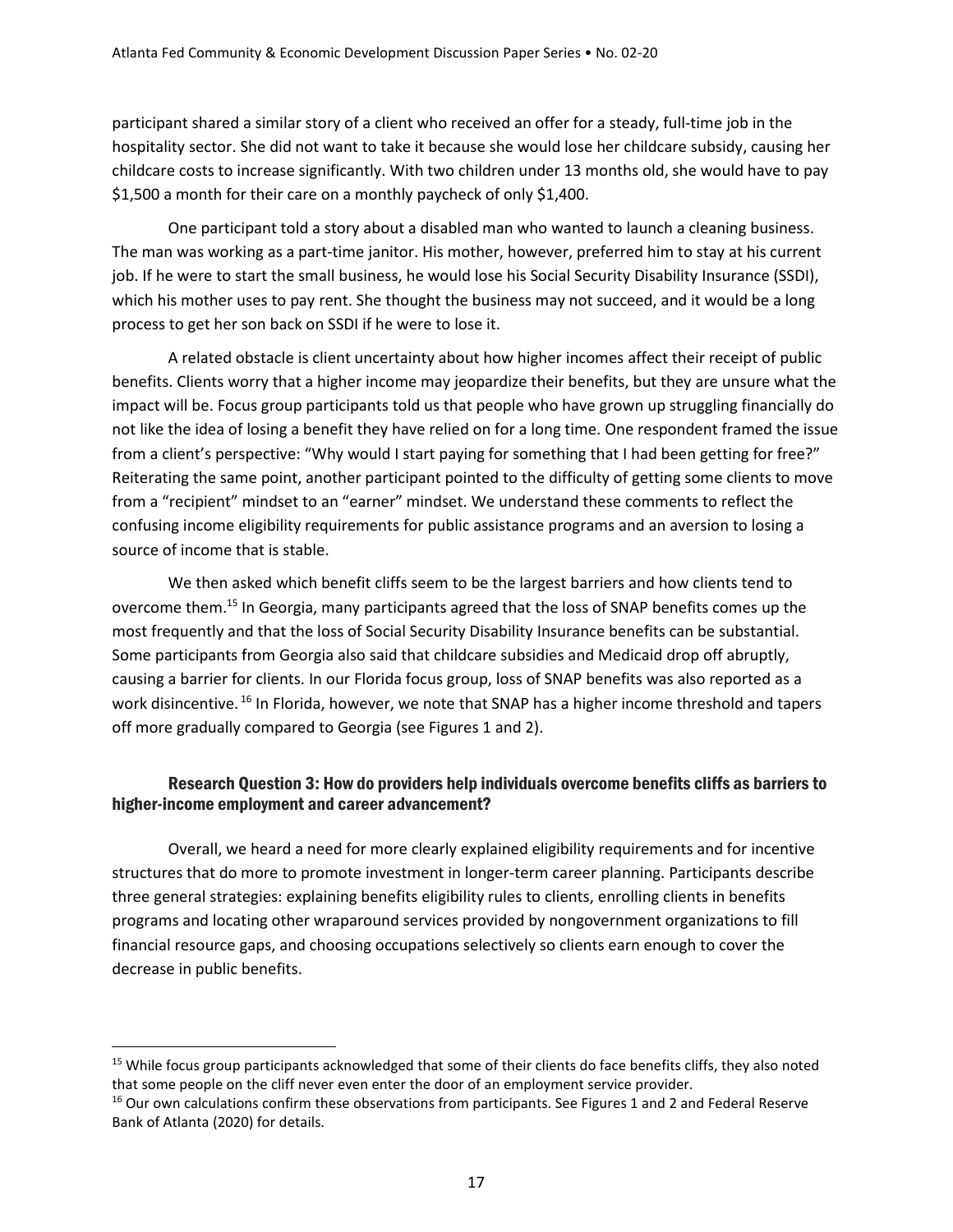#### *Clients struggle with benefits cliffs because they lack clarity on program rules and struggle to find jobs that pay enough to outweigh the loss of benefits.*

**Help clients understand the rules:** Participants emphasized the difficulty of explaining rules to clients. Neither counselors nor clients typically have all the required information. To help clients understand the rules, participants reported having to call the relevant government caseworker for each benefit program to talk through what benefits will and will not be available when client income changes.

Handouts or other tools have been used by participants to help clarify eligibility. For example, one participant mentioned that an area workforce services provider uses a highly detailed matrix to show which benefits clients are and are not eligible to receive at different income levels and family structures.

**Help clients obtain resources and supportive services:** Participants help clients who have already lost benefits or who are about to lose benefits obtain alternative resources to substitute for the lost benefits. For example, one agency pays for Uber rides for clients who lack the resources to get home after working a late shift. Some participants told us that they help job seekers fill resource gaps when there is a gap between enrolling for benefits and when receipt of those benefits begins.

**Choose occupations selectively:** Some participants would like to commit to place clients only into higher-paying jobs that pay enough to cover the difference of benefits lost, though participants said that in practice clients are not always able to obtain these jobs. Participants said that clients may lack education, schedule availability, ability, or interest in the job. To understand these strategies to overcome benefits cliffs, it helps to remember than many of our focus group participants view their fundamental role as bridging clients' immediate hardship gaps. Every day they see how immediate needs take precedence over the longer-term goal of getting clients into jobs or training programs.

#### Takeaways for Practice

 $\overline{a}$ 

The focus groups covered a broad range of topics related to casework, employment services counseling, and the interaction of benefits cliffs with employment and training decisions. To conclude, we summarize some of the most critical points related to improving practice for both policymakers and direct service providers:

- 1. Clients need labor market information—such as wage ranges—on careers to help inspire and motivate them into taking the next step into employment. The information should be clearly presented and easy to interpret.<sup>17</sup>
- 2. Clients need information regarding the process of completing a particular career path. For example, they need detailed steps on how to become a CNA or LPN, including the cost and duration of schooling, and how to apply for financial assistance.
- 3. Longer-term labor market information and career paths would be useful to younger individuals in high school or college because they are thinking more explicitly about longer-term career choices. Because individuals in difficult life circumstances with scarce resources tend to focus on

<sup>&</sup>lt;sup>17</sup> The Opportunity Occupations Monitor, for example, shows the range of wages by occupation from the 10th to the 90th percentile. See [www.frbatlanta.org/cweo/data-tools/opportunity-occupations-monitor.](http://www.frbatlanta.org/cweo/data-tools/opportunity-occupations-monitor)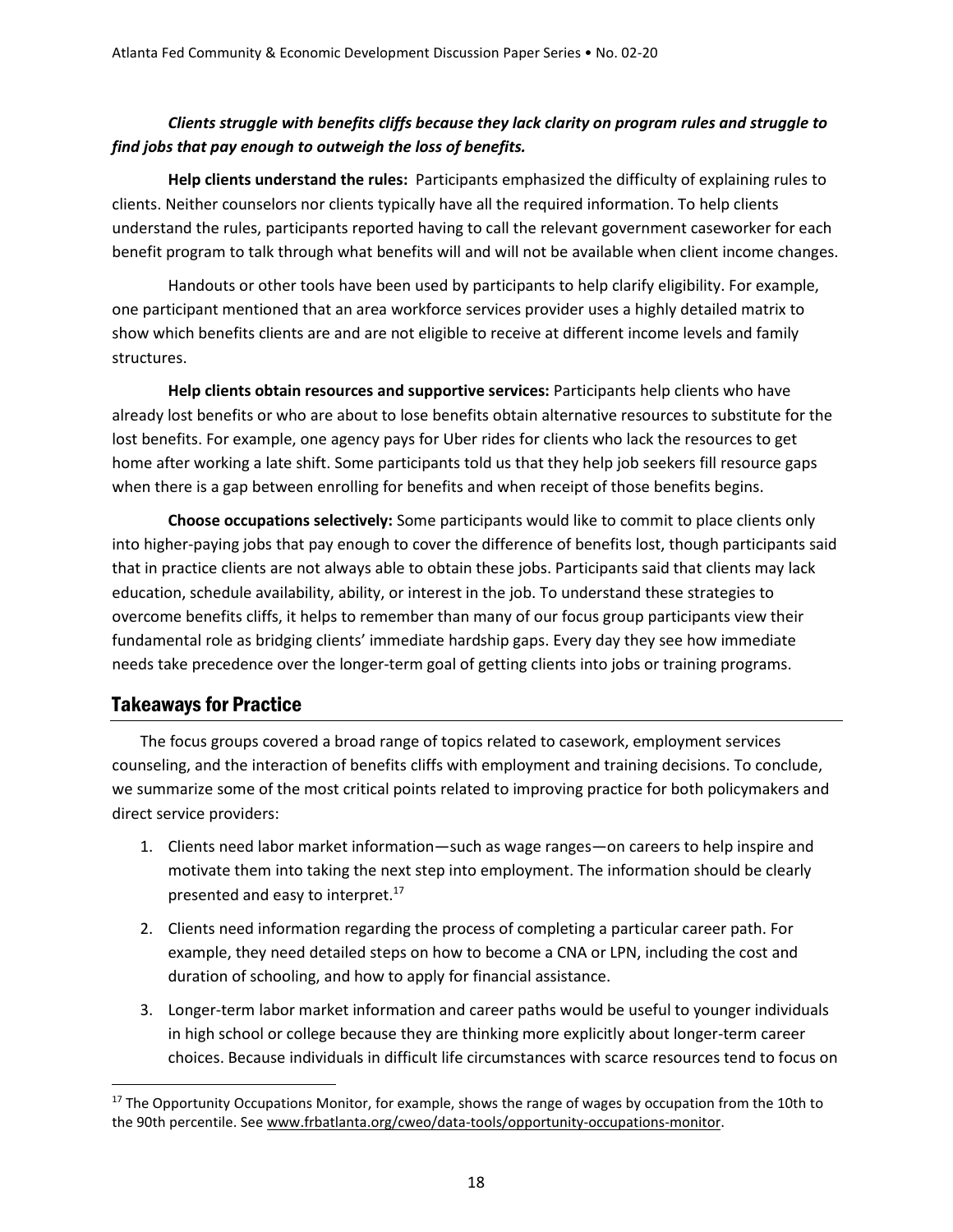meeting short-term needs, this population is less likely to use a long-term career perspective. However, a subset of such individuals who are motivated, resilient, and determined to become self-sufficient may use the longer-term information.

4. Clients and counselors need greater clarity on benefits eligibility rules, such as income and asset tests. This information can help individuals identify what benefits they should consider applying for, how long it will take before they start receiving them, and when they will lose them. Such information can also help individuals avoid financial hardship arising from an unexpected loss of benefits. 18

In conclusion, participants in our focus groups report that clients face numerous employment barriers previously reported in the literature. Participants and their clients struggle to understand and communicate complex benefits rules and schedules, a finding also echoed in the literature. The addition of career planning—including an understanding about how occupational choice affects both short- and long-term employment earnings—adds additional complexity to an already complex decision-making process.

 $18$  The Federal Reserve Bank of Atlanta has developed a methodology to predict benefits loss in a short-, medium-, and long-term career planning framework. See [www.frbatlanta.org/advancing-careers](http://www.frbatlanta.org/advancing-careers) for more details.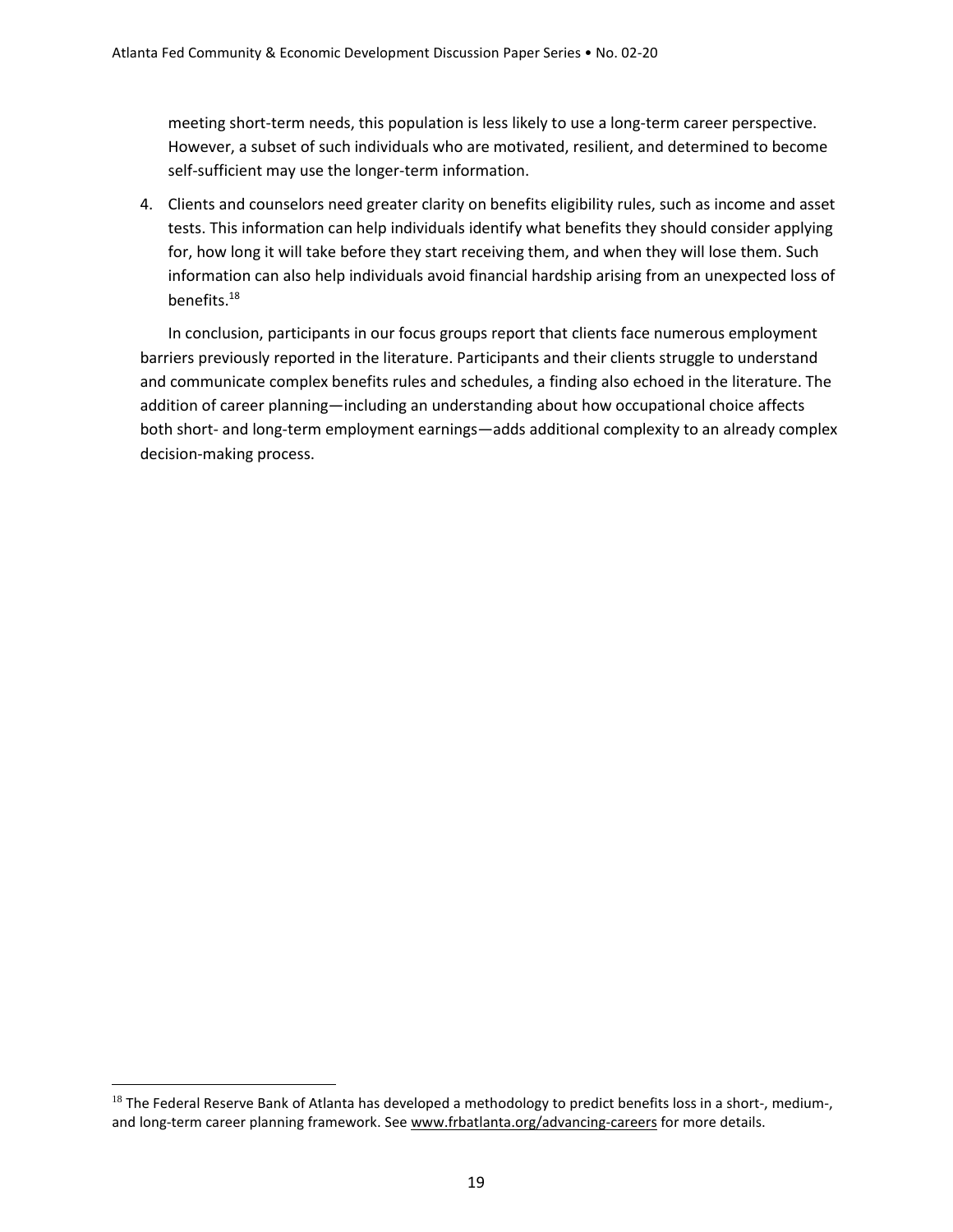#### References

- Albelda, Randy, and Jennifer Shea. 2010. "To Work More or Not to Work More: Difficult Choices, Complex Decisions for Low-Wage Workers." *Journal of Poverty* 14 (3): 245–65.
- Allard, Scott W., Maria V. Wathen, and Sandra K. Danziger. 2015. "Bundling Public and Charitable Supports to Cope with the Effects of the Great Recession." *Social Science Quarterly* 96 (5): 1348–62.
- Altig, David, Elias Ilin, Alexander Ruder, and Ellyn Terry. 2020. "Benefits Cliffs and the Financial Incentives for Career Advancement: A Case Study of a Health Care Career Pathway." Federal Reserve Bank of Atlanta, Community & Economic Development Discussion Paper No. 01-20.
- Autor, David H, and Mark Duggan. 2007. "Distinguishing Income from Substitution Effects in Disability Insurance." *American Economic Review* 97 (2): 119–24.
- Bloom, Dan, Pamela J. Loprest, and Sheila R. Zedlewski. 2011. "TANF Recipients with Barriers to Employment." Urban Institute and Administration for Children and Families Office of Planning, Research, and Evaluation. Brief #1.
- Bostic, Raphael, and Ann Carpenter. 2018. "Examining Spatial Mismatch and Mobility in the Workforce System." In *Investing in America's Workforce*, edited by Stuart Andreason, Todd Greene, Health Prince, and Carl E. Van Horn. Kalamazoo, MI: W.E. Upjohn Institute for Employment Research.
- Chien, Nina. 2019. "Factsheet: Estimates of Child Care Eligibility and Receipt for Fiscal Year of 2016." Washington, DC: Office of the Assistant Secretary for Planning and Evaluation. Available at aspe.hhs.gov/system/files/pdf/262926/CY2016-Child-Care-Subsidy-Eligibility.pdf. Last accessed March 16, 2020.
- Chien, Nina, and Suzanne Macartney. 2019. "What Happens When People Increase Their Earnings? Effective Marginal Tax Rates for Low-Income Households." Washington, DC: Office of the Assistant Secretary for Planning & Evaluation, U.S. Department of Health & Human Services. Brief #2 in the ASPE Marginal Tax Rate Series. Available at aspe.hhs.gov/marginal-tax-rate-series. Last accessed March 16, 2020.
- Congressional Budget Office. 2015. "Effective Marginal Tax Rates for Low- and Moderate-Income Workers in 2016." Congressional Budget Office. Available at www.cbo.gov/sites/default/files/114th-congress-2015-2016/reports/50923 marginaltaxrates.pdf. Last accessed September 12, 2019.
- Danziger, Sandra, Mary Corcoran, Sheldon Danziger, Colleen Heflin, Ariel Kalil, Judith Levine, Daniel Rosen, Kristin Seefeldt, Kristine Siefert, and Richard Tolman. 2000. "Barriers to the Employment of Welfare Recipients." In *Prosperity for All? The Economic Boom and*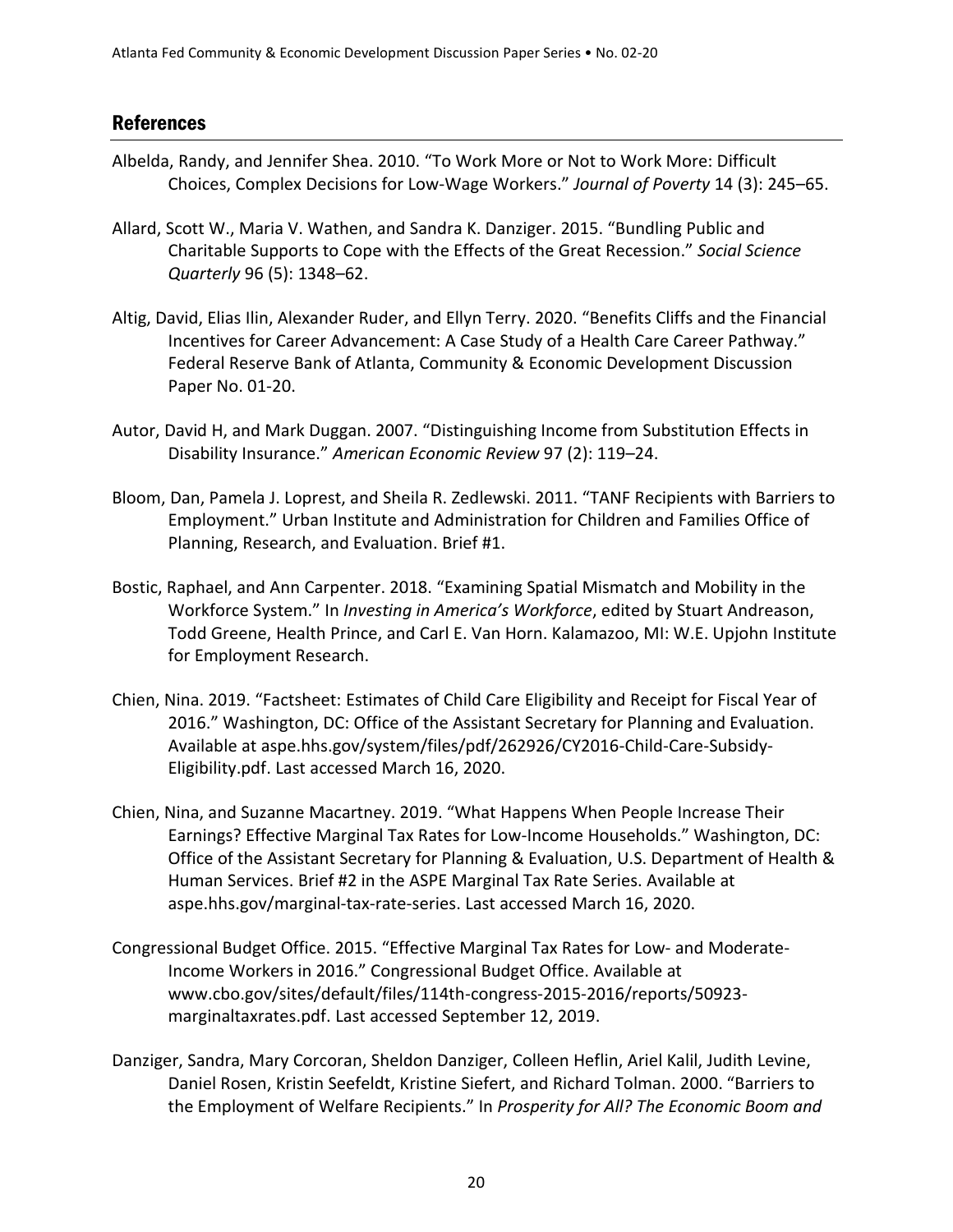*African Americans*, edited by Robert Cherry and William M. Rodgers, III, 239–72. New York: Russell Sage Foundation.

- Federal Reserve Bank of Atlanta. 2020. "Advancing Careers for Low-Income Families." Available at www.frbatlanta.org/advancing-careers. Last accessed March 16, 2020.
- Foster, Ann C., and Arcenis Rojas. 2018. "Program Participation and Spending Patterns of Families Receiving Government Means-Tested Assistance." U.S. Bureau of Labor Statistics Monthly Labor Review, January 2018.
- Hoopes, Stephanie. 2018. *ALICE: A Study of Financial Hardship in Florida*.
- Irving, Shelley K., and Tracy A. Loveless. 2015. "Dynamics of Economic Well-Being: Participation in Government Programs, 2009-2012: Who Gets Assistance?" United States Department of Commerce, Economics and Statistics Administration, U.S. Census Bureau.
- Kotlikoff, Laurence J., Alan J Auerbach, and Darryl Koehler. 2019. "The Fiscal Analyzer Online Documentation." Available at https://kotlikoff.net/wpcontent/uploads/2019/03/Online-appendix-6-5-19-.pdf. Last accessed February 19, 2020.
- Loprest, Pamela, and Nathan Sick. 2018. "Career Prospects for Certified Nursing Assistants: Insights for Training Programs and Policymakers from the Health Profession Opportunity Grants (HPOG) Program." OPRE Report 2018-92, Washington, DC: Office of Planning, Research, and Evaluation, Administration for Children and Families, U.S. Department of Health and Human Services.
- ———. 2019. "Health Professional Opportunity Grants 2.0: Year Three Annual Report." OPRE Report # 2019-64. Washington, DC. Office of Planning, Research, and Evaluation, Administration for Children and Families, U.S. Department of Health and Human Services.
- Mullainathan, Sendhil, and Eldar Shafir. 2013. *Scarcity: Why Having Too Little Means So Much*. New York: Times Books.
- National Partnership for Women & Families. 1999. "Detours on the Road to Employment: Obstacles Facing Low-Income Women." National Partnership for Women & Families. Available at www.nationalpartnership.org/our-work/resources/more/economicsecurity/detours-road-employment.pdf. Last accessed October 5, 2019.
- Olson, Krista K., and LaDonna Pavetti. 1996. "Personal and Family Challenges to the Successful Transition from Welfare to Work." Urban Institute: Washington, DC. Available at www.urban.org/sites/default/files/publication/70276/406850-Personal-and-Family-Challenges-to-the-Successful-Transition-From-Welfare-to-Work.pdf. Last accessed October 5 2019.